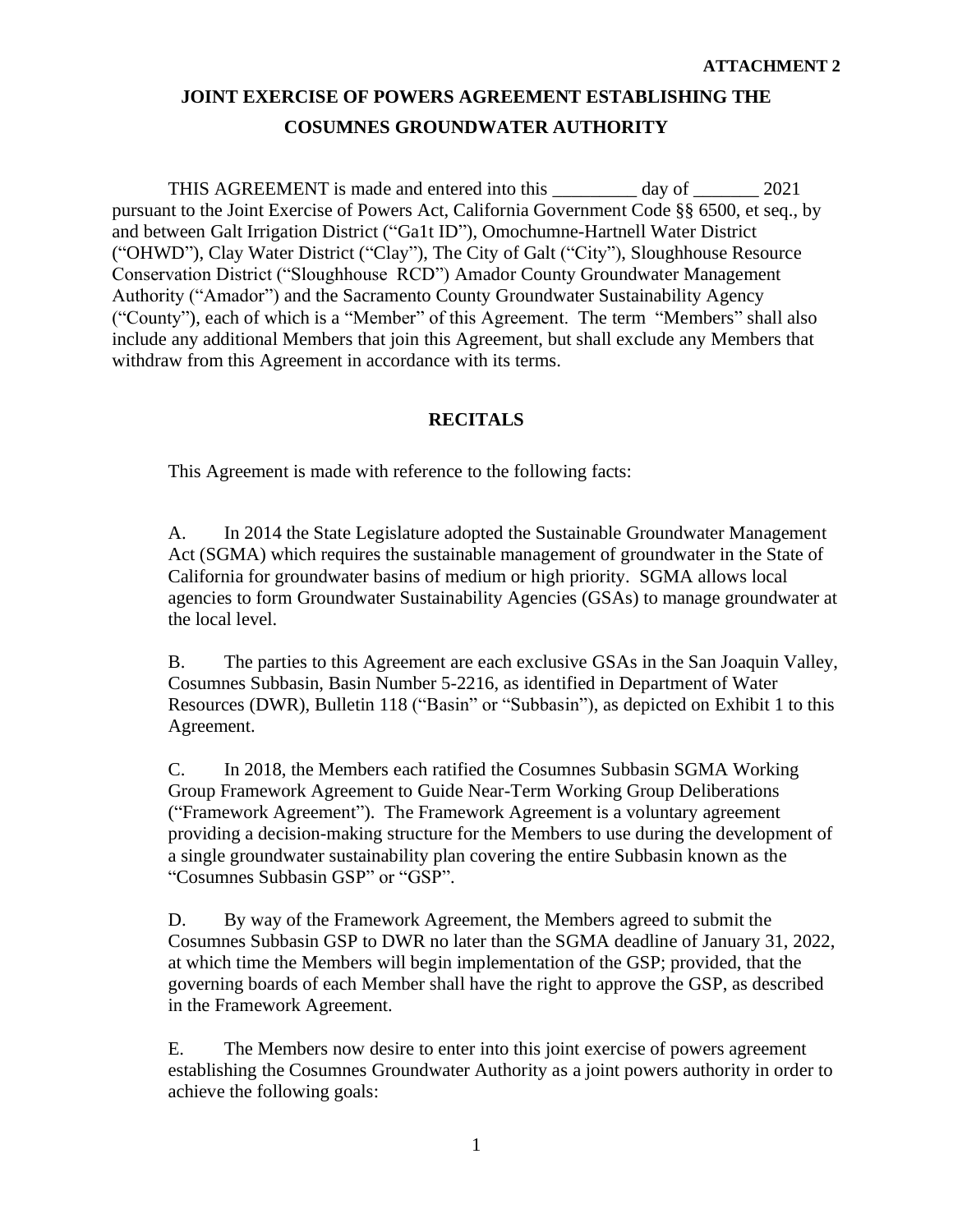1. Work collaboratively to comply with SGMA.

2. Create a unified voice to advocate and respond to legislative, regulatory and policy matters of importance to the Basin.

3. Develop a process for Members to discuss, prioritize and act on matters of priority and interest relating to management of the Basin.

4. Implement the GSP for the Basin that has been adopted by the governing bodies for the GSAs, and otherwise provide for and ensure the ongoing sustainability of the Basin.

5. Seek and secure grant or other funding to implement the GSP.

6. Work collaboratively with the GSA's or other entities managing the adjoining South American and Eastern San Joaquin basins to achieve the goals of the Groundwater Sustainability Plan.

# **AGREEMENT**

# **ARTICLE I DEFINITIONS**

**Section 1.1 Definitions**. As used in this Agreement, unless the context requires otherwise, the meaning of the terms hereinafter set forth shall be as follows:

- a. "Agency Managed Area" means those lands located within the Members' respective boundaries that overlie the Subbasin and are depicted in Exhibit A.
- b. "Agreement" shall mean this Joint Exercise of Powers Agreement for the Cosumnes Groundwater Authority.
- c. "Authority" shall mean the Cosumnes Groundwater Authority, the separate public entity created by this Agreement.
- d. "Basin" or "Subbasin" shall mean the San Joaquin Valley, Cosumnes Subbasin, Basin Number 5-2216, as identified in DWR Bulletin 118.
- e. "Board of Directors" or "Board" shall mean the governing body of the Authority as described in Article IV, section 4.2 of this Agreement.
- f. "Bonds" shall mean any bonds, loans, notes or other evidence of indebtedness of the Authority (excluding warrants and checks), authorized and issued pursuant to law.
- g. "Brown Act" means Chapter 9, Division 2, Title 5 of Government Code of the State of California (commencing at section 54950) and any subsequent amendments of those provisions.
- h. "Budget" shall mean the approved budget for the Authority.
- i. "Director" shall mean a member of the Authority Board of Directors.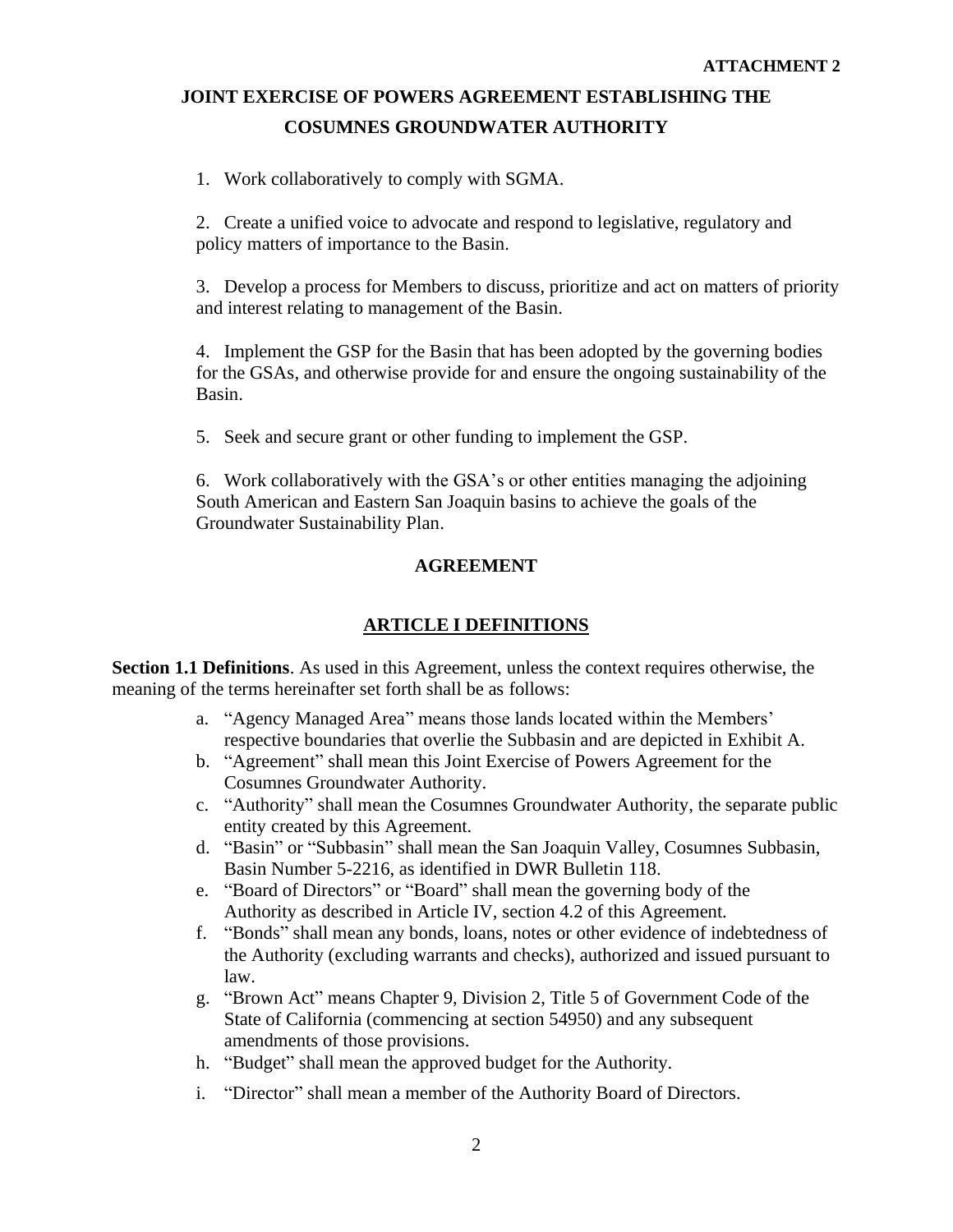# **COSUMNES GROUNDWATER AUTHORITY**

- j. "Fiscal Year" shall mean an accounting period running from July 1 through June 30 of each year
- k. "JPA Act" shall mean the Joint Exercise of Powers Act, Cal. Government Code §§ 6500 *et seq.*
- l. "Groundwater Sustainability Agency" or "GSA" shall mean an agency authorized by SGMA to regulate a portion of the Subbasin cooperatively with all other Groundwater Sustainability Agencies in the Basin, in compliance with the terms and provisions of the Cosumnes GSP.
- m. "Members" Shall mean each qualifying entity that is or becomes a party to this Agreement accepting the rights, responsibilities and obligations of the Authority Members hereunder, including any entity executing an addendum to this Agreement as hereinafter provided.
- n. "Operating Rules and Regulations" Shall mean rules, regulations, policies, bylaws and procedures governing the operation of the Authority, adopted by the Authority.
- o. "Plan Manager" is an employee or authorized representative of the Authority who has been delegated management authority for implementing the GSP and serving as the point of contact between the Authority and DWR.
- p. "Supermajority Vote" Shall mean the vote required of the Members to take the actions described in Article IV, Section 4.2 of this Agreement and shall constitute at least 2/3 vote of all Members.
- q. "SGMA" means the Sustainable Groundwater Management Act (SB 1168, SB 1319 and AB 1739) that collectively comprise the Act and all regulations adopted under the legislation, as that legislation and those regulations may be amended from time to time.
- r. "Subbasin" means the Cosumnes Groundwater Basin.
- s. "Water Assets" means all surface water rights and supplies, water facilities, water operations, groundwater rights and supplies, and any other water.
- t. "6/7 Vote" Shall mean the vote required of all Members to take the actions described in Article VI of this Agreement, and shall constitute at least 6/7 vote of all Members.

# **ARTICLE II GENERAL PROVISIONS**

**Section 2.1 Incorporation of Recitals**. The foregoing recitals are hereby incorporated herein by reference.

**Section 2.2 Certification**. Each signatory to this Agreement certifies and declares that it is a public agency (as defined in the JPA Act) that is authorized to be a party to a joint exercise of powers agreement and contract with each other for the joint exercise of any common power under the JPA Act and is an exclusive GSA under SGMA.

**Section 2.3 Purpose**. The Members agree to establish the Authority for the primary purpose of creating financial and other efficiencies beneficial for the Members, all of which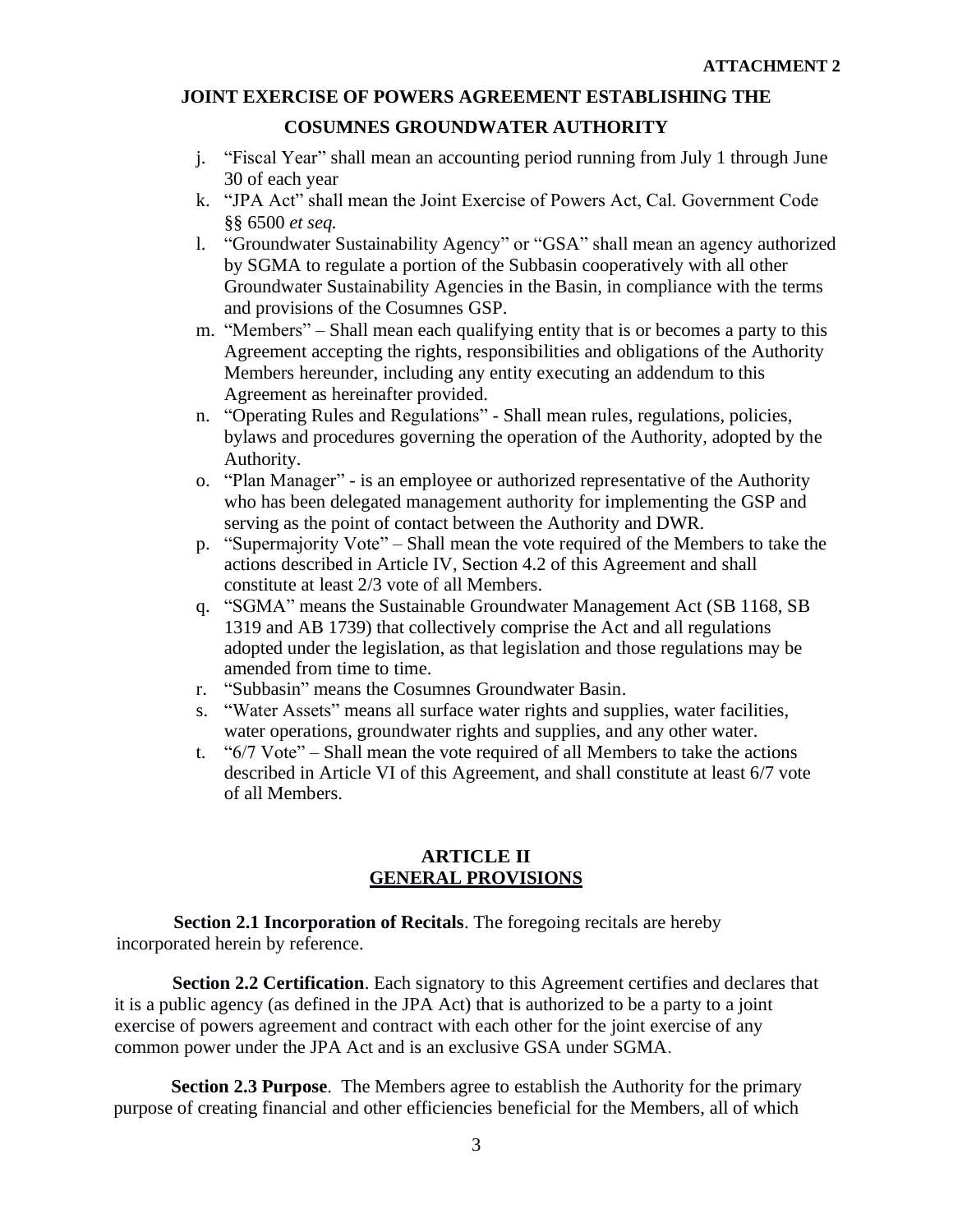will retain their individual GSA powers, to implement certain aspects of SGMA and the GSP, as defined over time by the Authority Board of Directors, on a collective basis. By this Agreement, the Member Agencies do not intend for the Authority to become a GSA for the Basin; rather, each of the Members intend to retain their GSA status over their respective Agency Managed Areas and to convey to the Authority only such power as is set forth or provided for in the Agreement. The Members also do not intend to provide the Authority with any power over the Water Assets of any Member except as may be specifically conveyed to the Authority by agreement of the affected Member. The Authority is intended to have the power to adopt, impose and collect fees and charges while the Member GSA's also retain and may independently exercise those same powers for SGMA-related purposes, including but not limited to funding of the Authority.

**Section 2.4 Principles.** The Members agree to the following principles:

- a. The Members intend to work together in a constructive manner to comply with SGMA and implement a GSP that respects local jurisdictions while focusing on a basin-wide approach.
- b. The Members recognize the value of all sectors and stakeholders in supporting a vibrant region and will work to foster dialogues on SGMA, groundwater, and related issues that acknowledge and build on this interdependence.
- c. All Members intend to work together to pursue funding for SGMA-related projects.

#### **ARTICLE III CREATION OF THE AUTHORITY**

**Section 3.1 Creation**. There is hereby created, pursuant to the JPA Act, a public entity to be known as the "Cosumnes Groundwater Authority" ("Authority"). The Authority shall be a public entity separate from the Members.

**Section 3.2 Term.** This Agreement shall be effective from the date first above-written, after being approved and executed by all Members listed above, and shall remain in effect until dissolved pursuant to Article IX or pursuant to mutual agreement of all Members; provided, however, that either the Authority (if not terminated pursuant to Article IX) or its successor (if the Authority is terminated pursuant to Article IX) shall continue to exist for the purposes of: disposing of all claims, payment of debt services with respect to Bonds which have been issued or which have been authorized for issuance and satisfaction of other covenants contained in the resolution and trust indenture relating to said Bonds, reimbursement owed to financial institutions which have secured such Bonds or other parties advancing funds to the Authority and, satisfaction of other covenants contained in reimbursement agreements with such financial institutions and distribution of assets and all other functions necessary to conduct the affairs of the Authority.

**Section 3.3 Boundaries of the Authority**. The geographic boundaries of the Authority shall be the same as the boundaries for the Cosumnes Subbasin, as shown in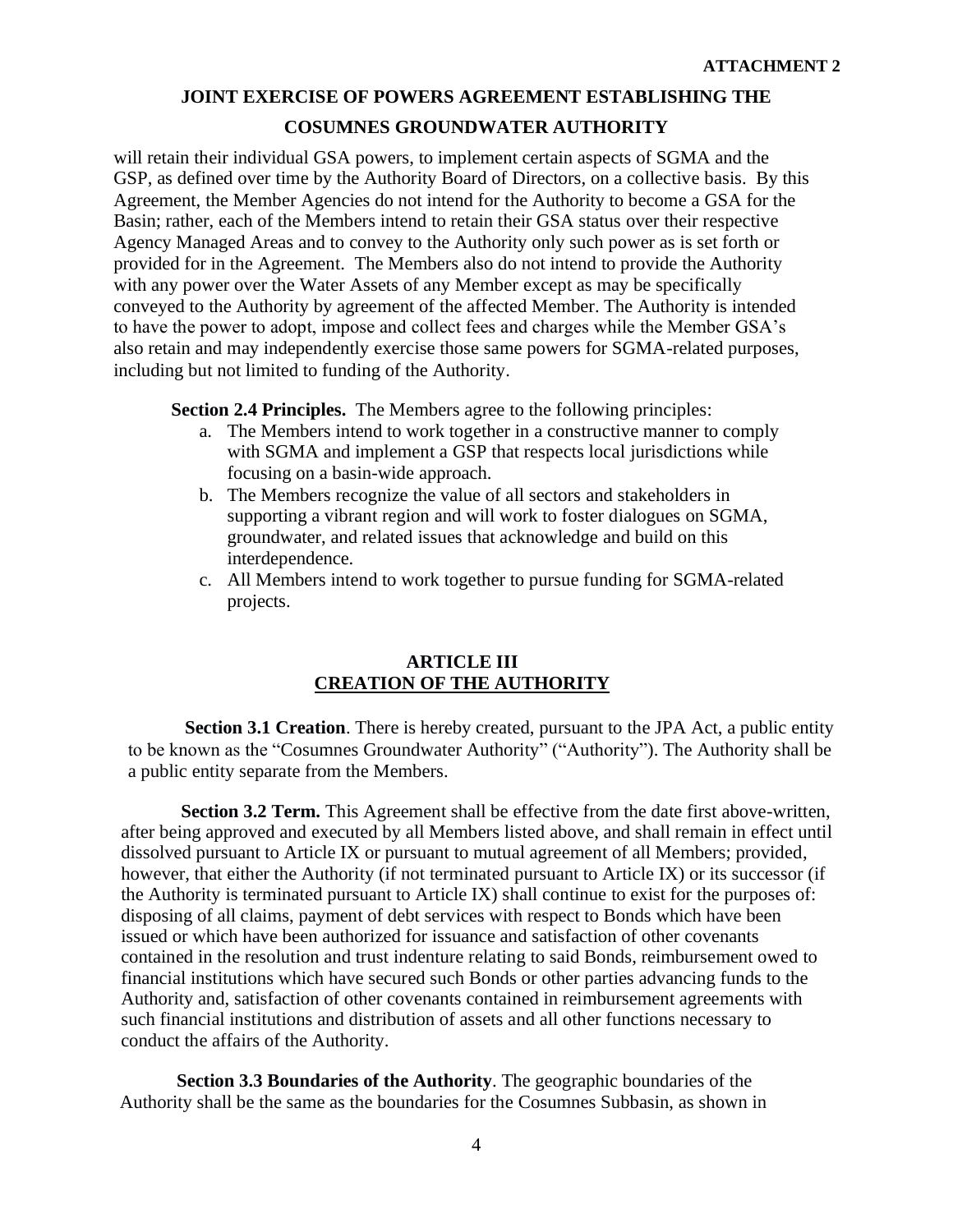# **COSUMNES GROUNDWATER AUTHORITY**

Exhibit A, as may be modified from time to time in DWR Bulletin No. 118.

**Section 3.4 Purpose.** The purpose of this Agreement is to provide for the joint exercise, through the Authority, of powers common to each of the Members to assist in the implementation of the GSP for the Basin as determined by the Authority Board of Directors, potentially including:

- a. To assist in compliance with SGMA.
- b. To receive funds from Member GSAs in support of SGMA compliance.
- c. To facilitate implementation of Basin conjunctive use.
- d. To implement projects and management actions to mitigate conditions of Basin groundwater overdraft.
- e. To conduct monitoring and reporting on behalf of Members in support of SGMA compliance
- f. To help mitigate any Basin groundwater contamination migration.
- g. To develop relationships with State and Federal agencies.
- h. To develop a public outreach and education program.
- i. To coordinate with adjacent groundwater basins as needed on behalf of Members.

**Section 3.5 Other Officers and Employees**. Upon the requisite vote of the Board of Directors, the Authority may, among other actions:

a. Engage one or more Members, Authority employees, or third parties, to act as Plan Manager and management staff to manage any or all of the business of the Authority on terms and conditions acceptable to the Board of Directors as specified in a separate written contract. To the extent that a Plan Manager of the Authority is appointed, and consistent with this Section 3.5(a), the Plan Manager shall at all times maintain exclusive control over any employees of or contractors of the Authority, including, but not limited to, matters related to hiring, probationary periods, disciplinary action, termination, benefits, performance evaluations, salary determinations, promotions and demotions, and leave accruals of Authority employees.

b. Employ one or more persons to serve in such positions as may be approved by the Board of Directors.

**Section 3.6 Powers.** In fulfillment of this Agreement's stated goals and purposes, the Authority shall have and may exercise the common powers of its Members as permitted by law, and as approved by the Board of Directors, from time to time in the manner hereinafter set forth. For clarity, OHWD shall be the member designated under Government Code section 6509, related to restrictions on the exercise of shared powers, and any such restrictions shall be the same as those applicable to OHWD under the "California Water District Law," Water Code, sections 34000, et seq.

Subject to the approval of the Board of Directors as to specific actions or projects, the Authority's powers shall include the power in the Authority's own name to do any of the following:

> a. To make and enter contracts within its authority to provide for the ongoing sustainability of the Basin.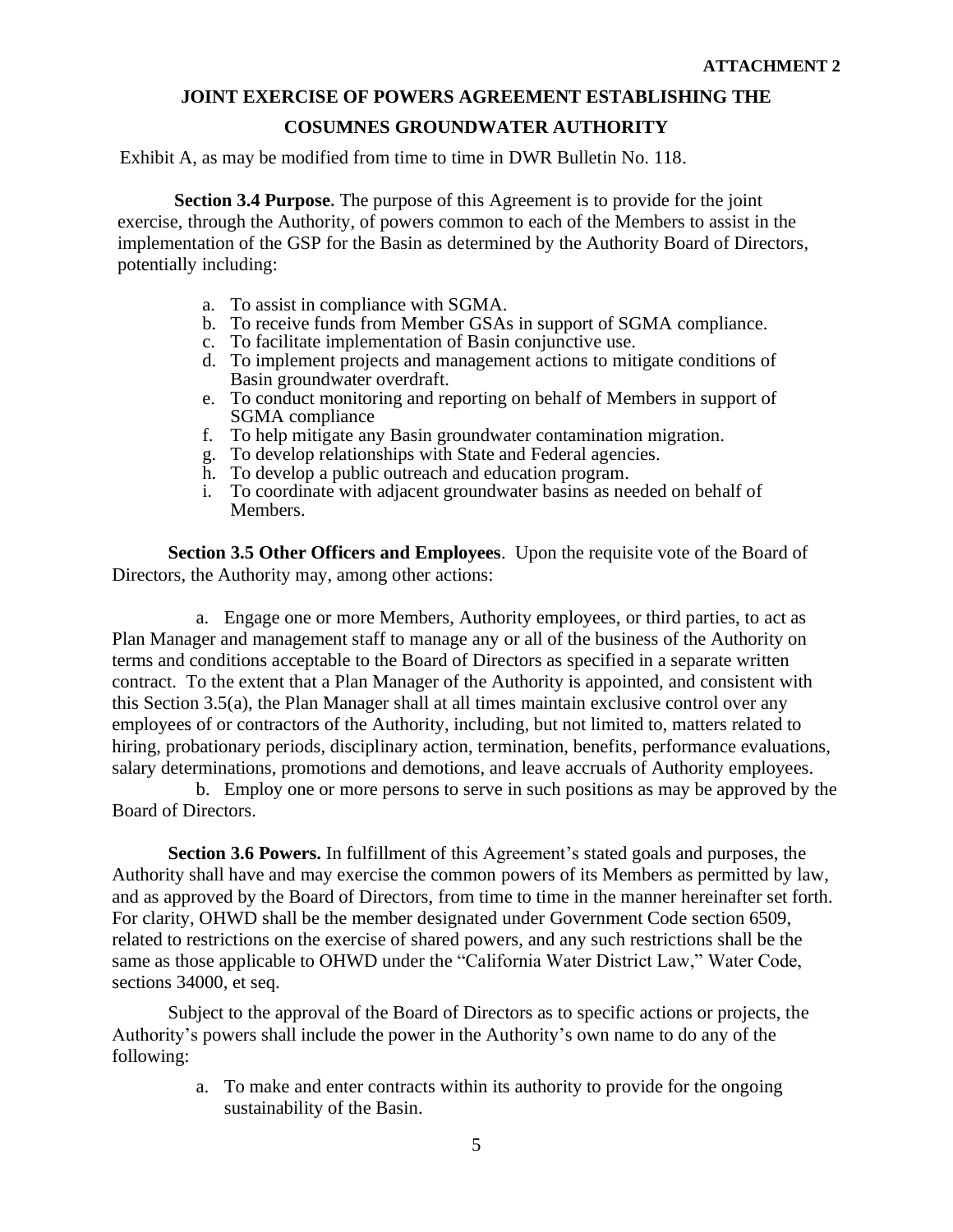# **COSUMNES GROUNDWATER AUTHORITY**

- b. To employ such other persons as it deems necessary to accomplish its duties and powers. Any employee may be on a full-time, part-time or consulting basis, as the Board determines.
- c. To exercise jointly the common powers of its Members in studying, planning and implementing ways and means to provide reasonable and financially feasible projects, programs and cooperative operations activities for Members using agreed upon principles, provided that no project, program, or operation shall be carried out in any Agency Managed Area without the approval of the Member with GSA status over that area.
- d. To share information relating to the Basin with Members, DWR or other stakeholders as appropriate and as the Board determines.
- e. To investigate and advise its Members with respect to legislation and proposed legislation affecting the Basin and to make appearances on behalf of its Members regarding such matters.
- f. To act as a central point for the collection and dissemination of information involving the Basin and related matters. To act as Plan Manager for the GSP and point of contact to DWR for the basin.
- g. To cooperate, act in conjunction and contract with the United States, the State of California, or any agency thereof, counties, municipalities, public and private corporations of any kind (including, without limitation, investor-owned utilities), and persons, or any of them, for any and all purposes necessary or convenient for the full exercise of the powers of the Authority.
- h. To apply for, accept and receive licenses, permits, water rights, approvals, agreements, grants, loans, gifts, contributions, donations, or other aid from any agency of the United States of America, the State of California or other public or private person or entity necessary for the Authority's full exercise of its powers.
- i. To acquire and to hold and dispose of property as necessary to the full exercise of its powers, and, subject to the limitations set forth herein, to dispose of property and any other assets.
- j. Subject to the limitations set forth herein and by law, to incur debts, liabilities, or obligations, to issue bonds, notes, certificates of participation, guarantees, equipment leases, reimbursement obligations and other indebtedness. to pledge, mortgage, assign, encumber and hypothecate assets and revenues of the Authority, to assess Members, to impose and collect user fees and charges that are approved by the Members in whose Agency Managed Areas the fees and charges are imposed and collected, and to enter into leases, installment sales and installment purchase contracts all as hereinafter provided.
- k. To sue and be sued in its own name.
- l. To provide for the prosecution of, defense of, or other participation in actions or proceedings at law or in public hearings in which it may have an interest and may employ counsel and other expert assistance for these purposes.
- m. To appoint agents for filings or other legal matters.
- n. To adopt rules, regulations, policies, bylaws and procedures governing the operation of the Authority ("Operating Rules and Regulations").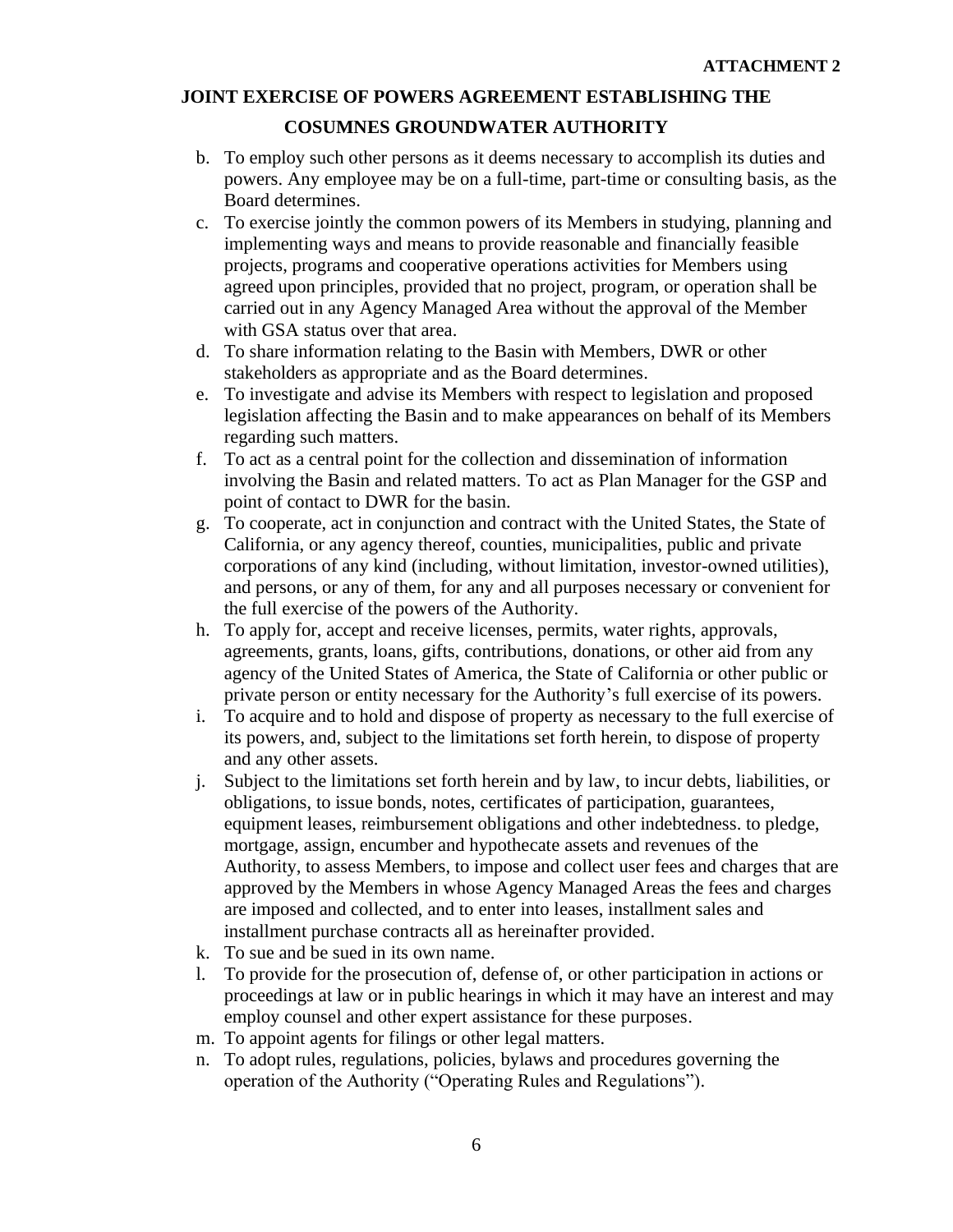#### **COSUMNES GROUNDWATER AUTHORITY**

- o. To accumulate appropriate reserve funds for the purpose of herein mentioned and subject to the laws of the State of California.
- p. To recommend changes to this Agreement to the Members.
- q. To perform all incidental acts necessary or proper to carry out fully the purposes of this Agreement.
- r. To exercise all other powers necessary and incidental to the implementation of the powers set forth herein.

Nothing set forth in this Agreement is intended to impede or abrogate the powers of any Member, including but not limited to the Member's police power or land use authority, if any.

Each Member shall be individually responsible for its own covenants, obligations, and liabilities related to its own groundwater management activities. No Member shall be under the control of or shall be deemed to control any other Member. No Member shall be precluded from independently pursuing any of the activities contemplated in this Agreement, providing such activities do not preclude other members or the Authority from complying with the requirements of SGMA or the GSP. No Member shall be the agent or have the right or power to bind any other Member without such Member's express written consent, except as expressly provided in this Agreement.

# **ARTICLE IV INTERNAL ORGANIZATION**

**Section 4.1 Membership.** The Members of the Authority shall be the entities which have executed, hereafter execute, or hereafter amend this Agreement, and which have not withdrawn from the Authority as herein provided.

#### **Section 4.2 Governing Body**

- a. Members on the Board of Directors. The business of the Authority shall be conducted by a Board of Directors consisting of one appointed Director by each of the Members. Each Director shall be appointed by the Member Agency governing board in accordance with any Member Agency requirements. Each Director of the Authority shall be a member of the governing board of the Member or GSA for the duration of his or her term as a Director of the Authority. Each Director shall serve a four year term, or until his or her role on the Member's governing board ends, if sooner. Each Director shall hold office until his or her successor is elected and qualifies for office, unless earlier removed by the governing board of the appointing Member. Each Director may be appointed to serve one or more additional four-year terms at the discretion of the appointing Member governing board.
- b. Alternate Directors. The Alternate Director shall serve in the capacity of the Director if the Director is unable to conduct the business of the authority. Alternate Directors of the Authority need not be a member of the governing board of the Member or GSA. Each Alternate Director shall serve a four year term, or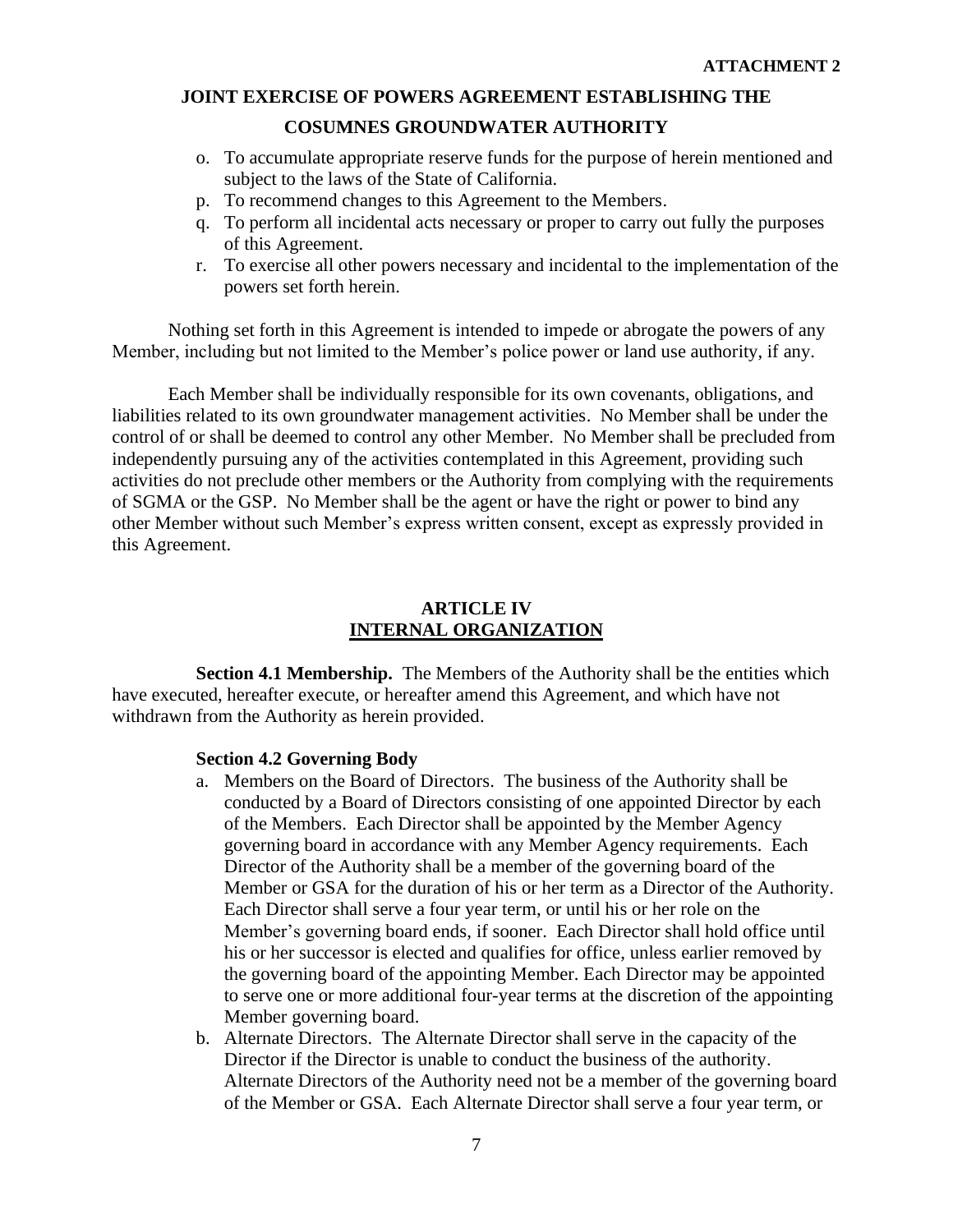#### **COSUMNES GROUNDWATER AUTHORITY**

until their role on the Member's governing board ends, if sooner. Each Alternate Director shall hold office for four years, unless earlier removed by the governing board of the appointing Member. Each Alternate Director may be appointed to serve one or more additional four-year terms at the discretion of the appointing Member governing board.

- c. Notification of Appointment to Board of Directors. Each Member shall notify the Authority in writing of its designated representative and alternate on the Board of Directors.
- d. Officers.
	- i. Board Chairperson and Vice-Chairperson. A Board Chairperson and Vice-Chairperson shall be elected from the membership of the Board, and shall hold office for a period of one year commencing on or about July 1 of each year; provided however, that the first Chairperson and Vice-Chairperson shall hold office from the date of their appointment to June 30 of the ensuing year, or if his/her term on the Member governing board ends or until their successors take office, whichever is later; and provided, however, that the office shall be declared vacant if the person serving dies, resigns, or is removed by his or her Member as its representative on the Authority, or if his or her Member withdraws from this Agreement pursuant to any of the provisions hereof. The Vice-Chairperson will serve as Board Chairperson in the Board Chairperson's absence.
	- ii. Secretary. The Board shall appoint a Secretary, who shall be responsible for keeping and providing to all Members a copy of the minutes of all meetings of the Board and all other official records of the Authority. The Secretary may also be the Treasurer. The Secretary need not be a member of the governing board of a Member. The Secretary may be a consultant contracted by the Authority. The compensation of the Secretary shall be set by the Board.
	- iii. Treasurer. The Board shall appoint a Treasurer of the Authority from among the officers or employees of the Authority, who shall be the depositary of funds and shall have custody of all money of the Authority, from whatever source. The Treasurer shall perform the duties specified in Government Code section 6505.5, Article V, section 5.3, and Article VII herein, and shall draw all warrants and pay demands against the Authority approved by the Board. The Treasurer may also be the Secretary. The Treasurer need not be a member of the governing board of a Member. The Treasurer may be a consultant contracted by the Authority. The compensation of the Treasurer shall be set by the Board.
	- iv. Legal Counsel. The Board may appoint legal counsel, who shall report to the Board of Directors.
	- v. Management Staff. The Board may hire a Plan Manager or other Authority lead to report to the Board of Directors.
	- vi. Additional Officers. The Board shall have the power to appoint such additional officers, as it deems necessary.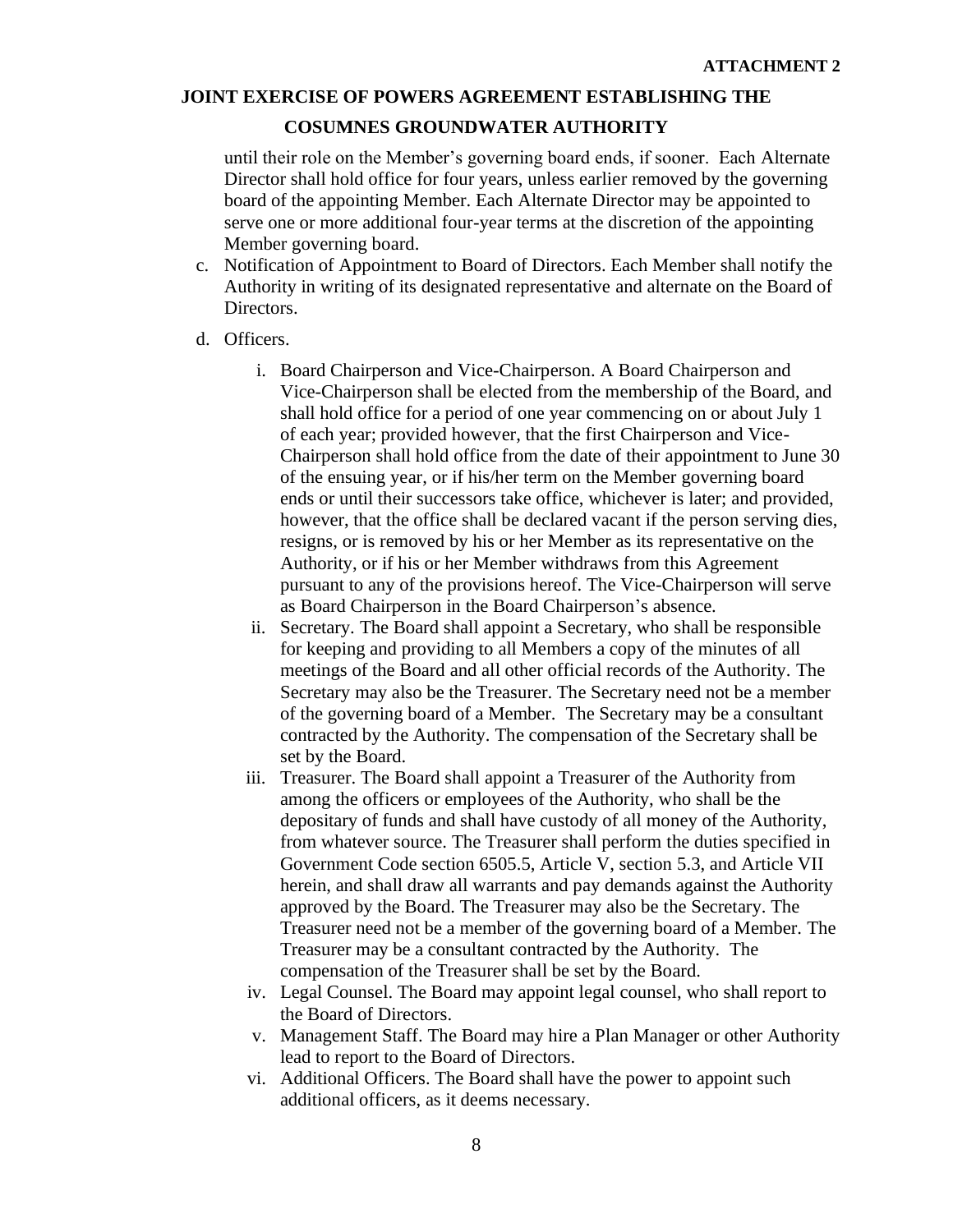# **COSUMNES GROUNDWATER AUTHORITY**

- e. Ad hoc and Standing Committees. From time to time, specific issues may arise that may require, in the view of the Board Chairperson, specialized or detailed efforts outside the routine activities of the Board of Directors meetings. At such times, the Board Chairperson may establish an ad hoc or standing committee to address those issues, appoint representatives to that committee and provide that committee with a specific mission or charter. Such committees shall meet as necessary at locations and times determined by their membership.
- f. Powers and Limitations. All the powers and authority of the Authority shall be exercised by the Board, subject however, to the rights reserved by the Members as herein set forth.
- g. Quorum/Board Action. A majority of all the Board shall (1) constitute a quorum of the purposes of transaction the Authority's business, and (2) be required for an affirmative vote for the Board to take action. Except as to actions identified in Section 4.3, below, those requiring a Supermajority vote, and the 6/7 vote requirement for bond issuance, the Board of Directors will conduct all business, once a quorum is established, by vote of a majority of the Directors present, and each Director shall have one (1) vote
- h. Principal Office. The Board of Directors shall establish the principal office of the Authority. The Board is hereby granted full power and authority to change its principal office from one location to another within the boundaries of the Authority. Any change shall be noted by the Secretary, but shall not be considered an amendment to this agreement.
- i. Meetings. The time and place of regular meetings of the Board shall be determined by resolution adopted by the Board. A copy of such resolution shall be furnished to each Member. The Board shall hold regular monthly meetings. Special meetings of the Board of Directors for any purpose may be called at any time by the Board Chairperson, the Vice Chairperson, the Secretary or any two Directors. All meetings shall be called, held, noticed, and conducted in the manner provided in the Brown Act.
- j. Minutes. The Secretary of the Authority shall cause to be kept minutes of all meeting of the Board. A copy of the approved minutes shall be forwarded to each member and made available on the Authority website.
- k. Operating Rules and Policies. The Board may adopt Operating Rules and Policies, and if adopted, shall supplement but not be in conflict with this Agreement, and may contain policies and procedures for the efficient operation of the Authority. In the event of conflict between this Agreement and other rules or procedures, the provisions of this Agreement shall govern.
- l. New Members. The Board shall have the authority, upon the approval of a Member 6/7 Vote to (1) approve new Members to the Authority, and (2) remove a Member, in which case the Board shall execute an addendum to this Agreement for those purposes. Any local agency that is a GSA within the Subbasin pursuant to Water Code section 10723, and which was not a Member of the Authority at the time of the Effective Date, is eligible to become a Member of the Authority subject to the requirements described herein. Upon submittal of an application for membership, new Members shall be admitted to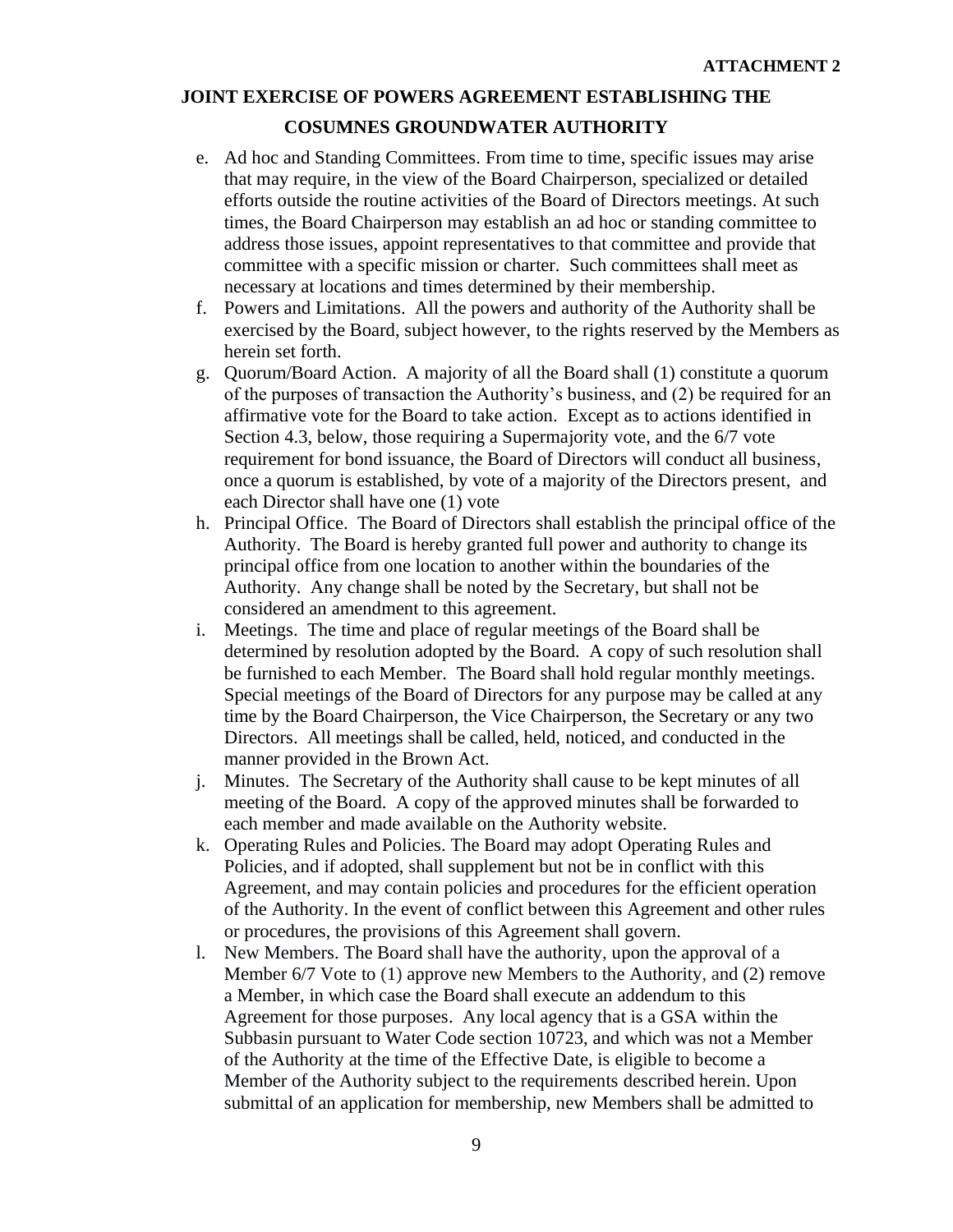#### **COSUMNES GROUNDWATER AUTHORITY**

the Agency upon a 6/7 Vote so long as: 1) the new Member is located or has jurisdictional boundaries within the Basin; 2) the new Member is a local public agency or another entity authorized by SGMA that is qualified to join the Authority under the provisions of SGMA and the Act; and 3) the new Member agrees to the terms of this Agreement, including applicable financial obligations as determined by the Authority. Once an application is accepted by the Board of Directors, this Agreement is executed by an authorized representative of the new Member, and the new Member satisfies any applicable financial obligation of the new Member, the membership roster of the JPA shall be amended to reflect the new Member. A new Member shall be responsible for its share of Authority expenses as determined by the Authority/JPA Board at such time as a potential new member petitions for membership.

- m. Status of Officers and Employees. The public officer or officers or employees of the Authority who have charge of any funds or securities of the Authority shall be bonded and the Board shall designate the amount of their bond. All of the privileges and immunities from liability, exemptions from laws, ordinances and rules, all pension, relief, disability, worker's compensation and other benefits that apply to the activity of officers, agents or employees of any of the Members when performing their respective functions shall apply to them to the same degree and extent while engaged in the performance of any of the functions and other duties under this Agreement. None of the officers, agents or employees appointed by the Board shall be deemed by reason of their employment by the Authority, to be employed by any of the Members, or by reason of their employment by the Authority to be subject to any of the requirements of such Members. All employees shall be at will.
- n. Liability of Board and Officers. The funds of the Authority may be used to defend, indemnify and hold harmless the Authority, any Director, officer, employee, or agent for actions taken within the scope of the authority of the Authority. Nothing herein shall limit the right of the Authority to purchase insurance to provide such coverage as is hereinabove set forth. Members, Directors, officers, agents and employees of the Authority, if any, shall use ordinary care and reasonable diligence in the exercise of their powers, and in the performance of their duties pursuant to this Agreement. To the fullest extent permitted by law, the Authority shall hold harmless, defend and indemnify the Members and their officers, employees and agents, and Directors, from and against any liability, claims, actions, costs, damages or losses of any kind, including death or injury to any person and/or damage to property arising out of the activities of the Authority or its Board, officers, employees or agents under this Agreement, up to the amount of the insurance carried by the Authority. These indemnification obligations shall continue beyond the Term of this Agreement as to any acts or omissions occurring before or under this Agreement or any extension of this Agreement. However, to the extent that a claim for indemnification is made, and the liability associated with such request exceeds the insurance limits carried by the Authority, there shall be no obligation on the part of the Authority to make additional assessments against the other Members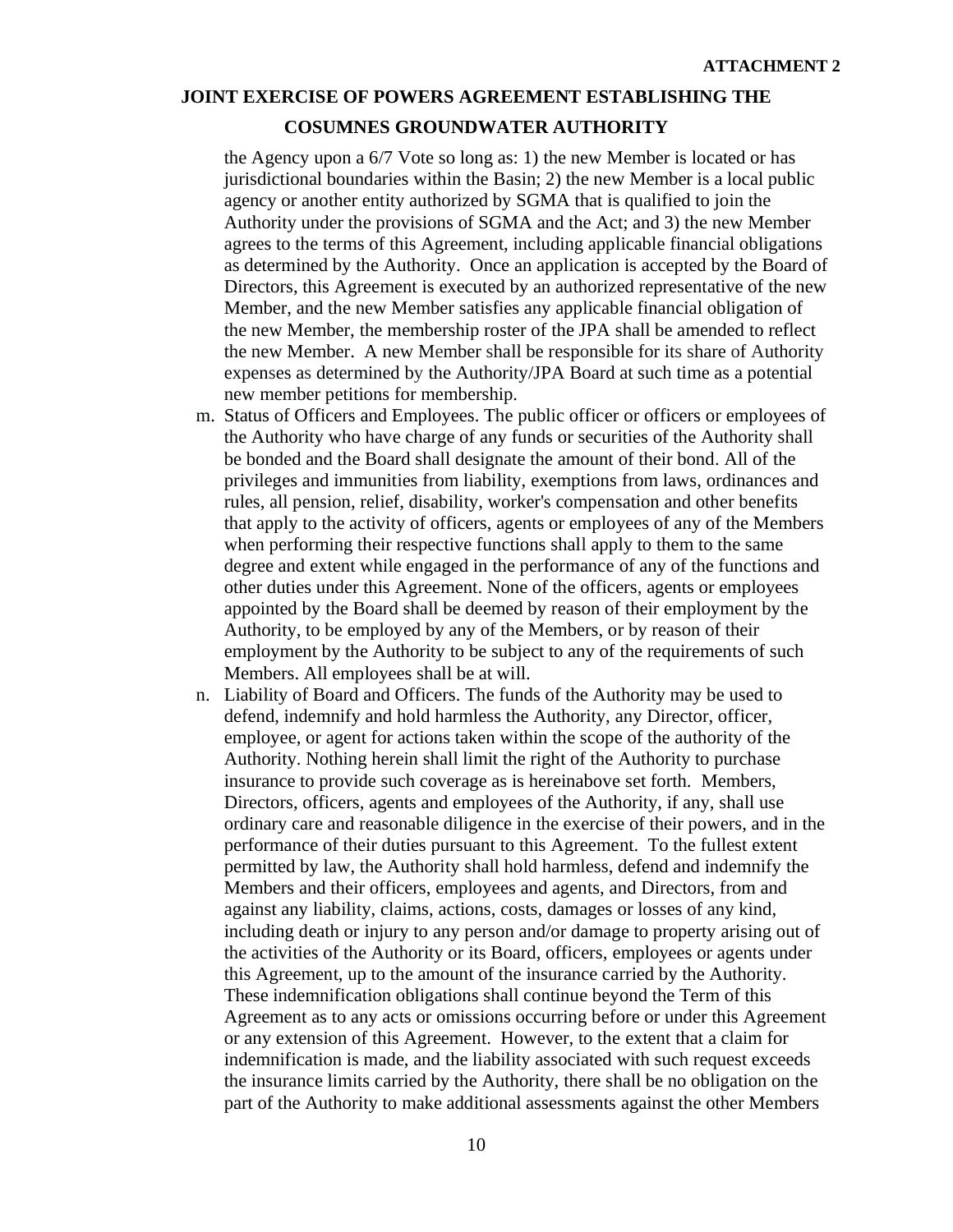**COSUMNES GROUNDWATER AUTHORITY**

of the Authority in order to indemnify a Member that has tendered a claim for indemnification.

**Section 4.3 Member Supermajority Vote.** A Supermajority Vote of the Members, as defined by Article I, section 1.1(p) is required for the following business of the Authority:

- rescission or termination of this Agreement as provided for in Article IX, section 9.1;
- amendment of this Agreement as provided for in Article X, section 10.1;
- amendments to the annual budget, consistent with Article V;
- decisions concerning property acquisition and ownership;
- decisions related to the expenditure or reimbursement of funds by the Authority beyond expenditures approved in the Authority's annual budget, and concerning contracts exceeding monetary thresholds previously determined by the Board;
- adoption of Authority rules, regulations, policies, ordinances, bylaws and procedures, and any amendments thereto;
- decisions related to the establishment of the Members' funding obligations for payment of the Authority's operating and administrative costs;
- initiation or resolution of litigation or claims against the Authority; and
- assignment or delegation of the rights and duties of the Members as provided for in Article X, section 10.2.

# **ARTICLE V BUDGETS AND PAYMENTS**

**Section 5.1 Budget**. Each Fiscal Year, the Board shall adopt a Budget for the Authority for the ensuing Fiscal Year. The Budget shall be introduced to the Board no later than May and adopted in June of each year. The Budget must be adopted by a Supermajority Vote of the Board. Promptly following full execution of this Agreement, the Members agree to negotiate a separate funding agreement regarding the Initial Year budget, which shall be applicable from the Effective Date of this Agreement through June 30, 2022. The separate funding agreement may also address funding and related issues which may arise after June 30, 2022, including a Member's consent to providing its share of the operating and administrative costs of the Authority through a groundwater fee program implemented by the Authority.

#### **Section 5.2 Contributions and Expenses:**

a. Members shall share in the general operating and administrative and project costs of operating the Authority, as outlined in the annual budget documents. Each Member shall be responsible for contributing their respective share of such costs either: a) through an agreed upon contribution; b) as determined by any groundwater fee program for the Cosumnes Subbasin that may be developed by the Authority and implemented pursuant to Section 3.6j; or c) as otherwise agreed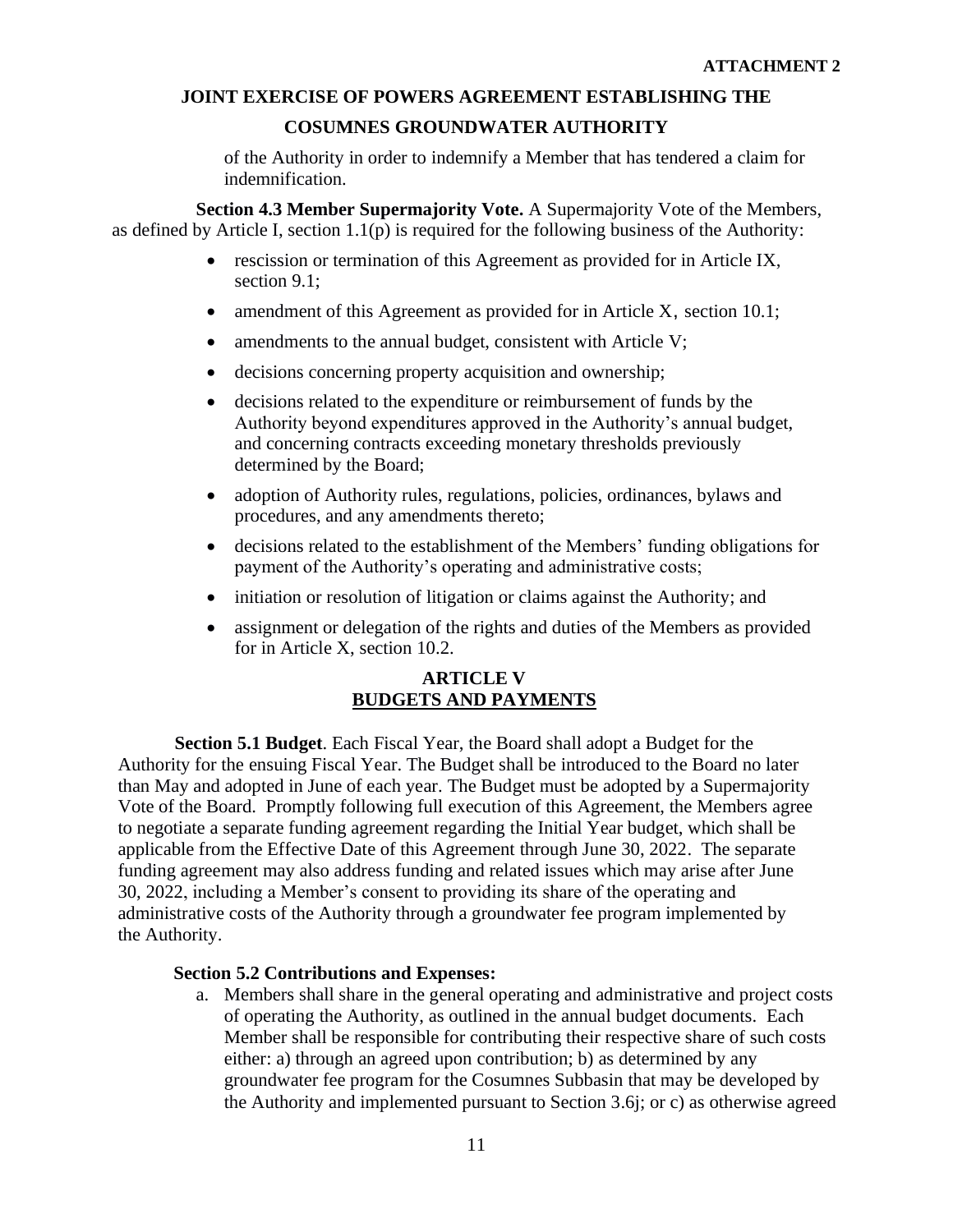# **COSUMNES GROUNDWATER AUTHORITY**

upon either thru amendment to this agreement, or by way of a separate funding agreement, as described in Section 5.1, above.

- b. The Board of Directors may approve, from time to time, an advance or contribution to proposed projects or program specific activities. The reimbursement of these startup costs or contributions from subscribing Members will be required once the contemplated project or program is implemented as contained in the project/program agreement, unless the Board of Directors determines otherwise.
- c. Project or program specific expenses, performed at the request of, or on behalf of Members shall have dedicated funding sources as described and contained in the project/program agreement.
- d. It is understood that the Board may arrange for the payment of the expenses of the Authority through some other source, including but not limited to State or federal grants or loans.
- e. In accordance with Government Code section 6512.1, repayment or return to the Members of all or part of any contributions made by the Members may be directed by the Board at such time, and upon such terms as may be consistent with any indebtedness incurred by the Authority. The Authority shall hold title to all funds and property acquired by it during the term of this Agreement.
- f. Each Member's share of costs of the Authority, not otherwise covered by fees directly collected by the Authority, shall be assessed twice yearly, ordinarily in January and May. Such Member assessment payments shall be delivered to the Treasurer. Members shall pay assessments within thirty days of receiving assessment notice from the Treasurer.

# **Section 5.3 Depositary:**

- a. The Board shall designate the Treasurer of the Authority, who shall be the depositary and have custody of all money of the Authority, from whatever source, subject to the applicable provisions of any indenture or resolution providing for a trustee or other fiscal agent. All funds of the Authority shall be held in separate accounts in the name of the Authority and not commingled with funds of any Member or any other person or entity.
- b. The Treasurer shall perform the duties specified in Government Code sections 6505 and 6505.5.
- c. The Board may transfer the responsibilities of Treasurer to any person or entity as the JPA Act may provide for, from time to time.
- d. All funds of the Authority, shall be strictly, and separately, accounted for; and regular reports shall be rendered of all receipts and disbursements, at least quarterly during the Fiscal Year. The books and records of the Authority shall be open to inspection by the Members at all reasonable times, and by bondholders and lenders as and to the extent provided by resolution or indenture.
- e. The compensation of the Treasurer, if any, shall be set by the board.
- f. All expenditures within the designations and limitations of the applicable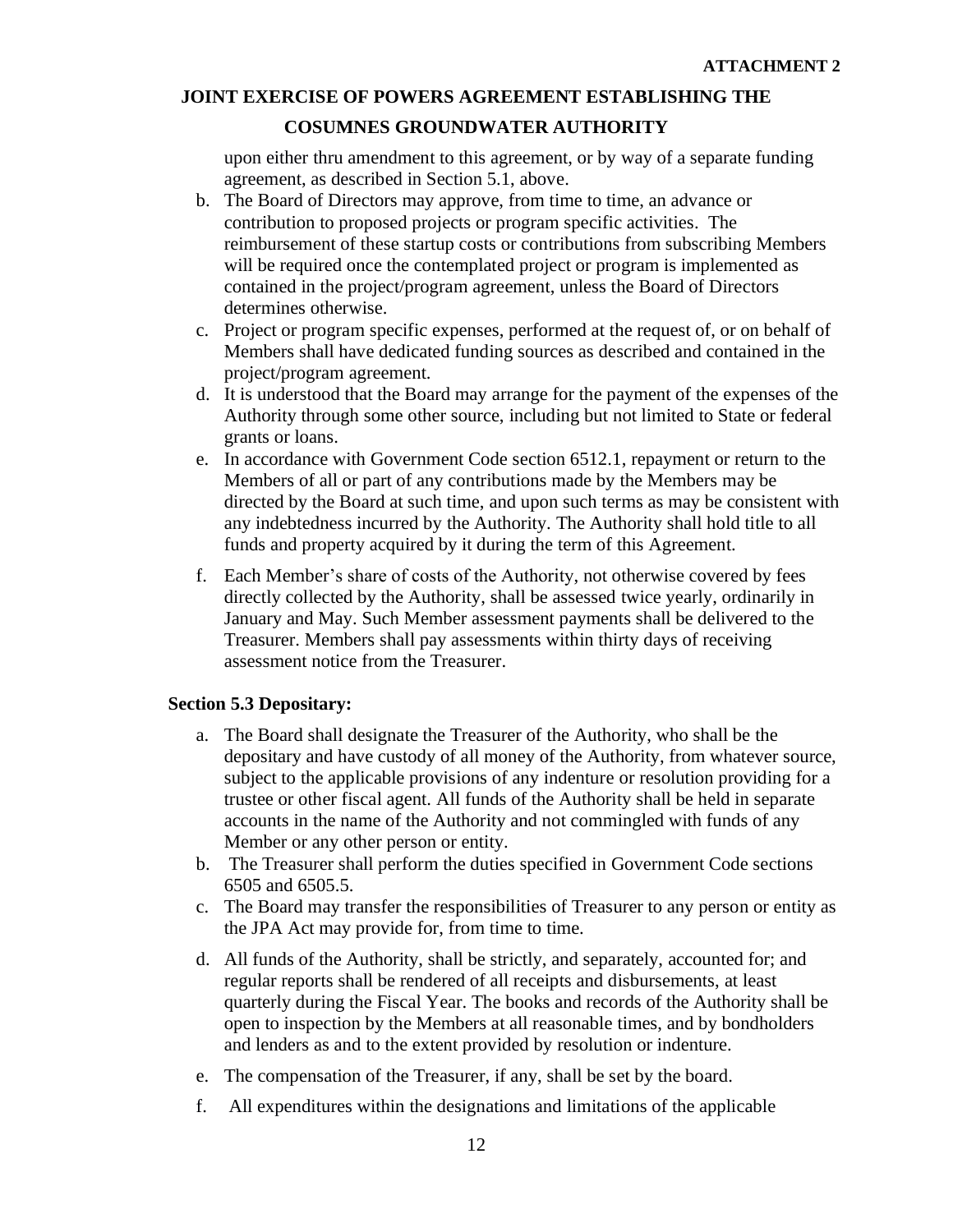#### **COSUMNES GROUNDWATER AUTHORITY**

approved Budget shall be made upon the approval of any officer so authorized by the Board in accordance with the Operating Rules and Regulations. The Treasurer shall draw checks or warrants or make payments by other means for claims or disbursements not within an applicable budget only upon the approval and written order of the Board. The Board shall requisition the payment of funds only upon approval of claims or disbursements and requisition for payment in accordance with rules, regulations, policies, procedures and bylaws adopted by the Board.

#### **ARTICLE VI FINANCING**

**Section 6.1 Member Authorization & Required Vote.** The power of the Authority to issue revenue bonds or to incur other forms of indebtedness shall not be exercised until authorized by the Members, as set forth in Article 2, Title 1, Division 7 of the Government Code of the State of California (commencing at section 6540). A 6/7 Vote of the Members, as defined by Article I, Section  $1.1(t)$ , is required for the Authority to issue Bonds or other indebtedness.

**Section 6.2 Other Indebtedness**. The Board shall have the power and authority to issue bonds, notes and other indebtedness, and to execute leases, installment sale contracts or installment purchase contracts for the purposes and in accordance with procedures and requirements as permitted by law, and subject to the voting requirements set forth in Section 6.1.

#### **ARTICLE VII ACCOUNTING AND AUDITS**

**Section 7.1 Accounting Procedures**. Full books and accounts shall be maintained for the Authority in accordance with practices established by, or consistent with, those utilized by the Controller of the State of California for like public entities. In particular, the Authority's Treasurer shall comply strictly with requirements of the JPA Act.

**Section 7.2 Audit**. A qualified firm, serving in the capacity of auditor, shall audit the records and the accounts of the Authority annually in accordance with the provisions of section 6505 of the JPA Act. Copies of such audit reports shall be filed with the State Controller and each Member within six months of the end of the Fiscal Year under examination.

#### **ARTICLE VIII PROPERTY RIGHTS**

**Section 8.1 Property.** All property owned or acquired by the Authority shall be held in the name of the Authority for the benefit of the Members in accordance with the terms of this Agreement.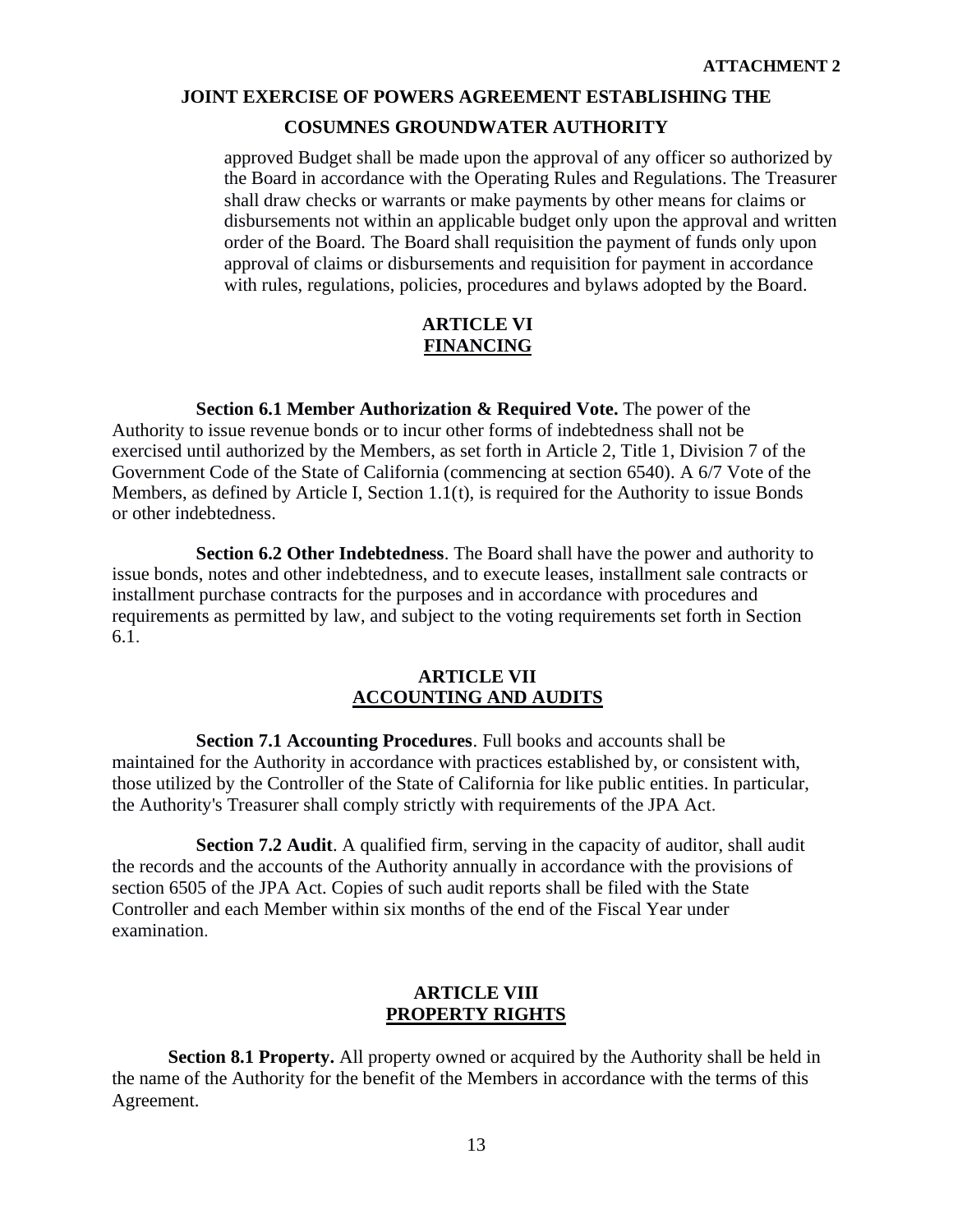**Section 8.2 Liabilities**. As provided in Government Code, section 6508.1, the debts, liabilities and obligations of the Authority shall be the debts, liabilities or obligations of the Authority alone and not of the Members to this Agreement.

# **ARTICLE IX RESCISSION, TERMINATION, WITHDRAWAL, ASSIGNMENT**

**Section 9.1 Rescission or Termination**. This Agreement and the Authority may be terminated by a Supermajority Vote of the Members except during the outstanding term of any Authority indebtedness. Nothing in this Agreement shall prevent the Members from withdrawing as provided in this Agreement, or from entering into other joint exercise of power agreements.

**Section 9.2 Disposition of Property Upon Termination**. Upon termination of this Agreement, any surplus funds on hand shall be returned to the then Members in proportion to the contributions made. The Authority shall first offer any property, rights or interests in the Authority for sale to the Members for good and adequate consideration. If no such sale is consummated, the Authority shall offer such property, rights and interests for sale for any governmental agency, or other entity for good and adequate consideration. The net proceeds from any sale shall be distributed among the Members in proportion to the contributions made. If no such sale is consummated, then the property, rights and interests of the Authority shall be allocated to the Members in the same manner as the allocation of the net proceeds from a sale, unless otherwise agreed to by the Members.

#### **Section 9.3 Withdrawal.**

- a. A Member may unilaterally withdraw from this Agreement without requiring termination of this Agreement, effective upon ninety days' written notice to the Authority, provided that the withdrawing Members shall remain responsible for any indebtedness incurred by the Member, and further provided that the withdrawing Member pays or agrees to pay its share of debts, liabilities and obligations incurred by the Authority prior to the effective date of such withdrawal.
- b. In the event the withdrawing Member has any rights in any property or has incurred obligations to the Authority, the Member cannot sell, lease or transfer such rights or be relieved of its obligations, except in accordance with a written agreement executed by it and the Authority. The Authority' may not sell, lease, transfer or use any rights of a Member who has withdrawn without first obtaining the written consent of the withdrawing Member.
- c. No refund or repayment of the initial commitment of funds shall be made to a Member ceasing to be a Member to this Agreement whether pursuant to this Section or any other Section of this Agreement. The refund or repayment of any other contribution shall be made in accordance with the terms and conditions upon which the contribution was made, or other agreement of the Authority and withdrawing Member.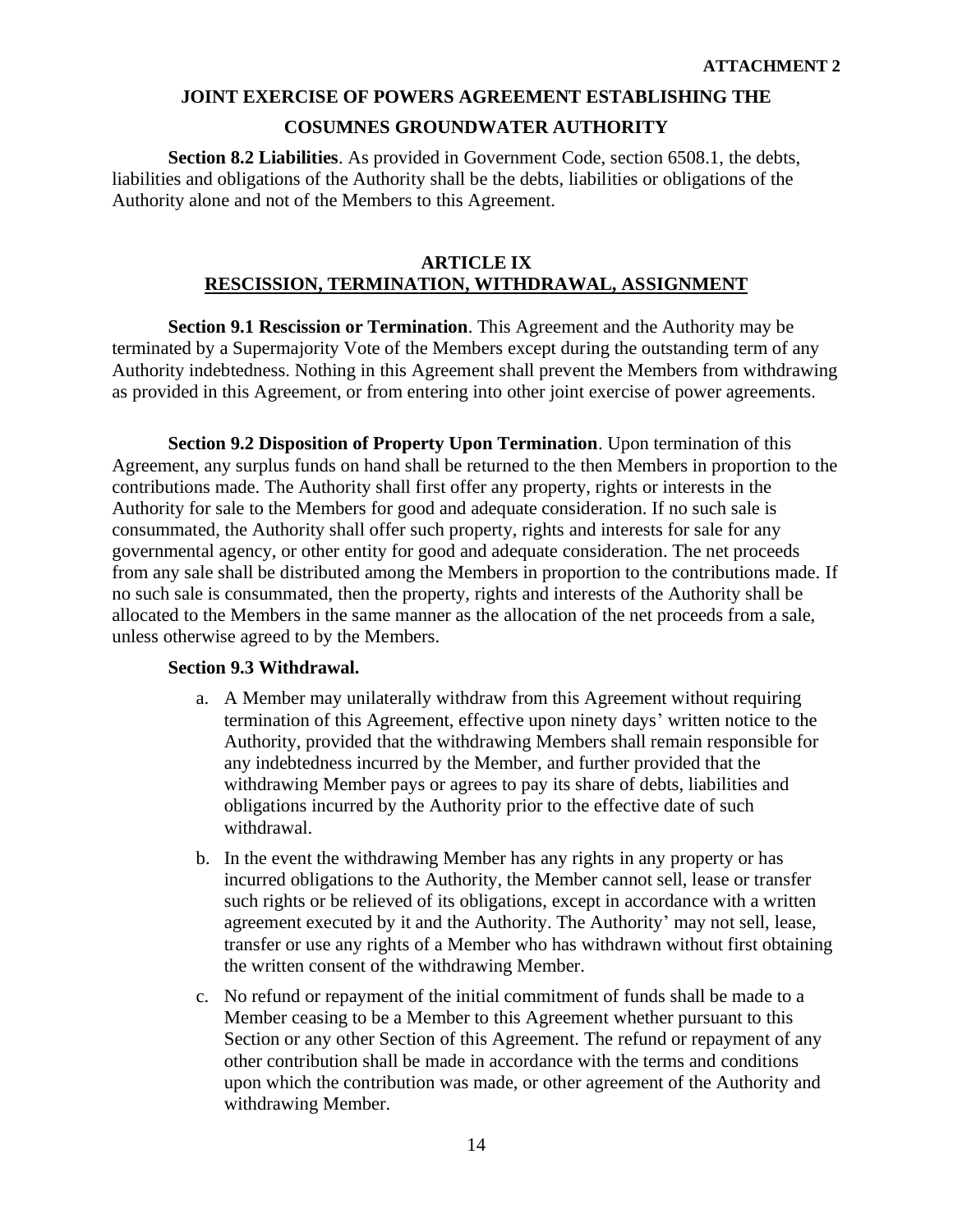- d. Upon withdrawal, any Member shall be entitled to use any data or other information owned and/or controlled by the Authority during its time as a Member. Further, should a Member withdraw from the Authority after adoption of the GSP by the Authority, it shall be entitled to utilize the GSP for implementation of SGMA within its boundaries to the extent otherwise authorized by SGMA in a manner that does not prevent the other Members from complying with SGMA. Any withdrawing Member shall be responsible for incurring the full cost of transferring any data such withdrawing Member requests.
- e. A Member may be involuntarily removed as a Member by Supermajority Vote of the Members as provided for in Article IV, section 4.2(1) of this Agreement.

#### **ARTICLE X MISCELLANEOUS PROVISIONS**

**Section 10.1 Amendments**. This Agreement may be amended from time to time by Supermajority Vote of the Members.

**Section 10.2 Binding on Successors**. Except as otherwise provided in this Agreement, the rights and duties of the Members may not be assigned or delegated without a Supermajority Vote by the Members. Any attempt to assign or delegate such rights or duties in contravention of this Agreement shall be null and void. Any approved assignment or delegation shall be consistent with the terms of any contracts, resolutions, indemnities and other obligations of the Authority then in effect. This Agreement shall inure to the benefit of, and be binding upon, the successors and assigns of the Members hereto.

**Section 10.3 Special Projects**. Members may enter into special project agreements amongst themselves and with the Authority to achieve any of the purposes or activities authorized by this Agreement, and to share in the expenses and costs of such special project, for example, to share in funding infrastructure improvements within the boundaries of particular Members. Special project agreements must be in writing and documentation must be provided to each of the Members to this Agreement. No special project agreement undertaken pursuant to this Section 10.3 shall conflict with the terms of this Agreement or the GSP.

Members that enter into special project agreements agree that any special project expenses incurred for each such special project are the costs of the special project participants, respectively, and not of the Authority or any other Members to this Agreement not participating in the special project. All special project expenses shall be paid by the Members to the respective special project agreements and such participating Members shall indemnify, defend and hold harmless the Members who are not party to such Special Project Agreement."

**Section 10.4 Notice**. Any notice or instrument required to be given or delivered under this Agreement may be made by: (a) depositing the same in any United States Post Office, postage prepaid, and shall be deemed to have been received at the expiration of 72 hours after its deposit in the United States Post Office; (b) transmission by facsimile copy to the addressee; (c) transmission by electronic mail; or (d) personal delivery.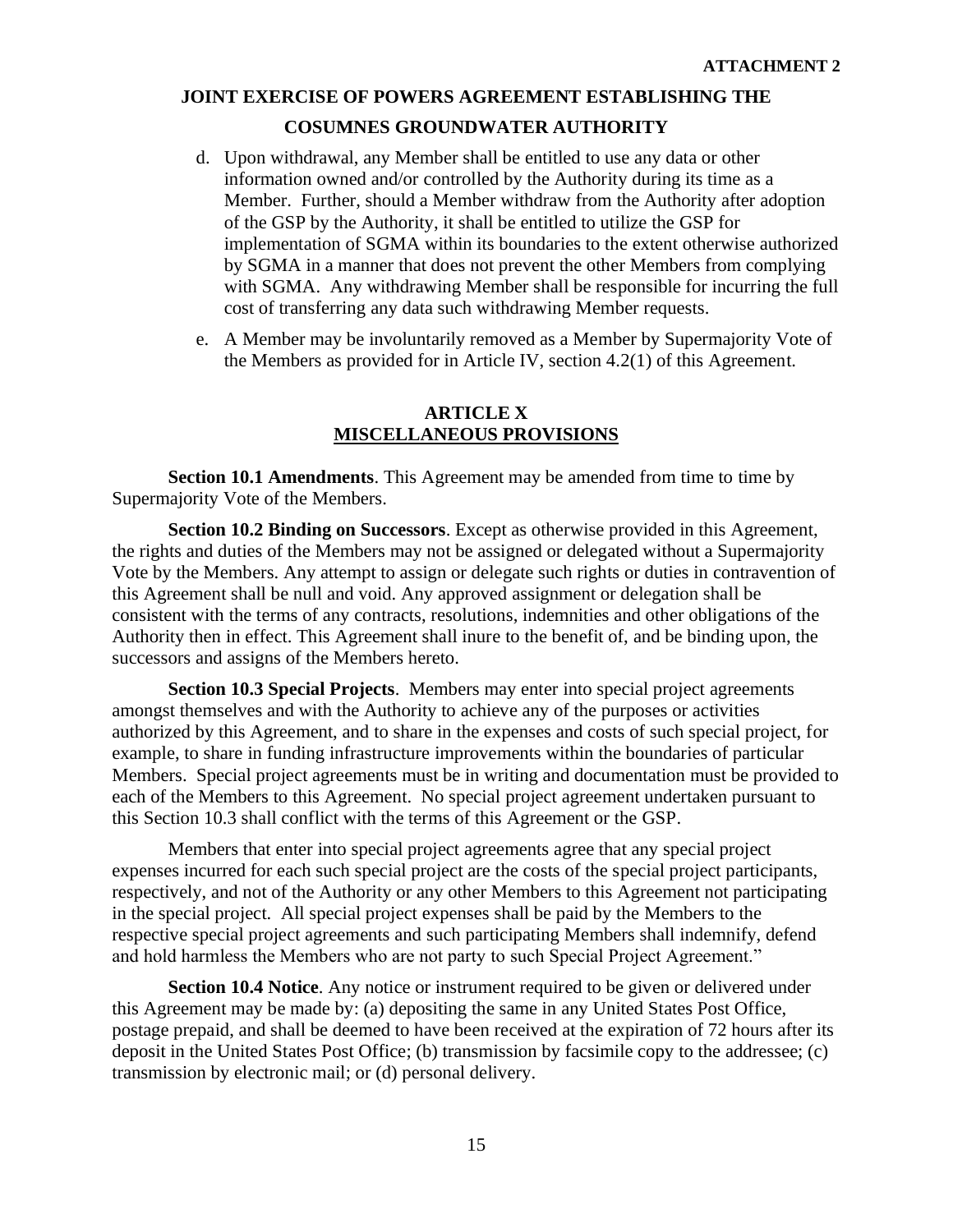**Section 10.5 Counterparts**. This Agreement may be executed by the Members in separate counterparts, each of which when so executed and delivered shall be an original. All such counterparts shall together constitute but one and the same instrument.

**Section 10.6 Choice of Law.** This Agreement shall be governed by the laws of the State of California.

**Section 10.7 Severability**. If one or more clauses, sentences, paragraphs or provisions of this Agreement is held to be unlawful, invalid or unenforceable, it is hereby agreed by the Members that the remainder of the Agreement shall not be affected thereby. Such clauses, sentences, paragraphs or provisions shall be deemed reformed so as to be lawful, valid and enforced to the maximum extent possible.

**Section 10.8 Headings**. The paragraph headings used in this Agreement are intended for convenience only and shall not be used in interpreting this Agreement or in determining any of the rights or obligations of the Members to this Agreement.

**Section 10.9 Construction and Interpretation**. This Agreement has been arrived at through negotiation and each Member has had a full and fair opportunity to revise the terms of this Agreement. As a result, the normal rule of construction that any ambiguities are to be resolved against the drafting Member shall not apply in the construction or interpretation of this Agreement.

**Section 10.10 Dispute Resolution.** Should any controversy arise between the Members concerning this Agreement or the rights and duties of any Member under this Agreement, the Members shall submit the matter to an independent mediator or mediation service to mediate the dispute. Each Member in the dispute shall submit the names of three acceptable mediators, none of which can be an employee or agent of any Member, and who has knowledge of and experience in the management of Groundwater resources. The disputing Members shall agree on an acceptable mediator, and if they cannot agree, the mediator shall be appointed by the Chair of the Board from the list of mediators submitted by the disputing Members. The appointed mediator shall render a non-binding decision on the matter in dispute and will be compensated by the Agency. In the resolution of any such dispute, the principles set forth in Sections 2.3 and 2.4 of this Agreement shall guide the mediator(s). The costs of the mediator shall be equally borne by all Members involved in the mediation.

IN WITNESS WHEREOF, the Members have executed this Exercise of Joint Powers Agreement on the day and year first above-written.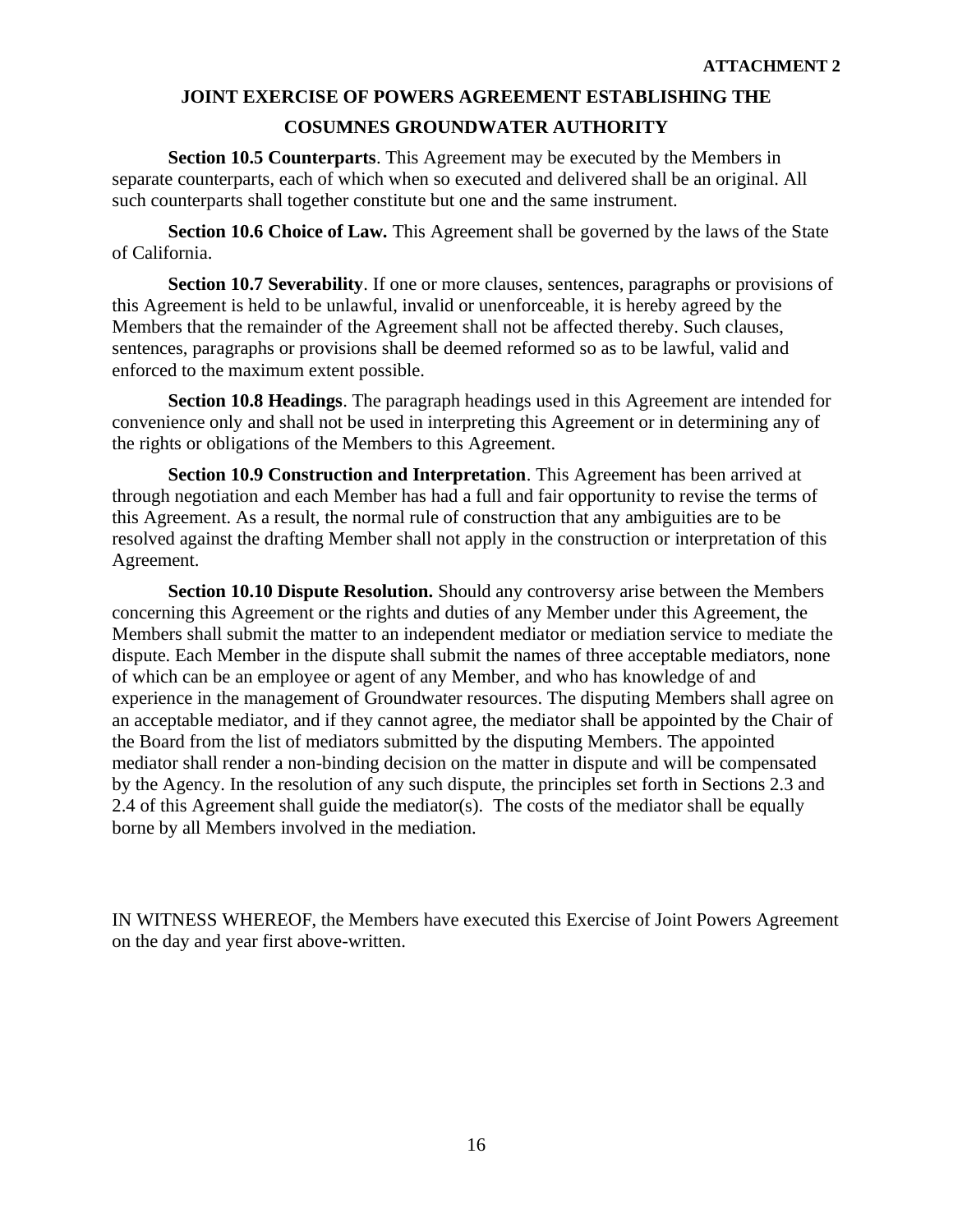**Amador County Groundwater Management Authority,** a GSA organized under the laws of the State of California

 $\mathsf{By} \_\_\_\$ 

Date:

Agenda Date:

| <b>Resolution Number:</b> |  |
|---------------------------|--|
|                           |  |

Reviewed and approved by Counsel

By

Gregory Gillott, Counsel for GSA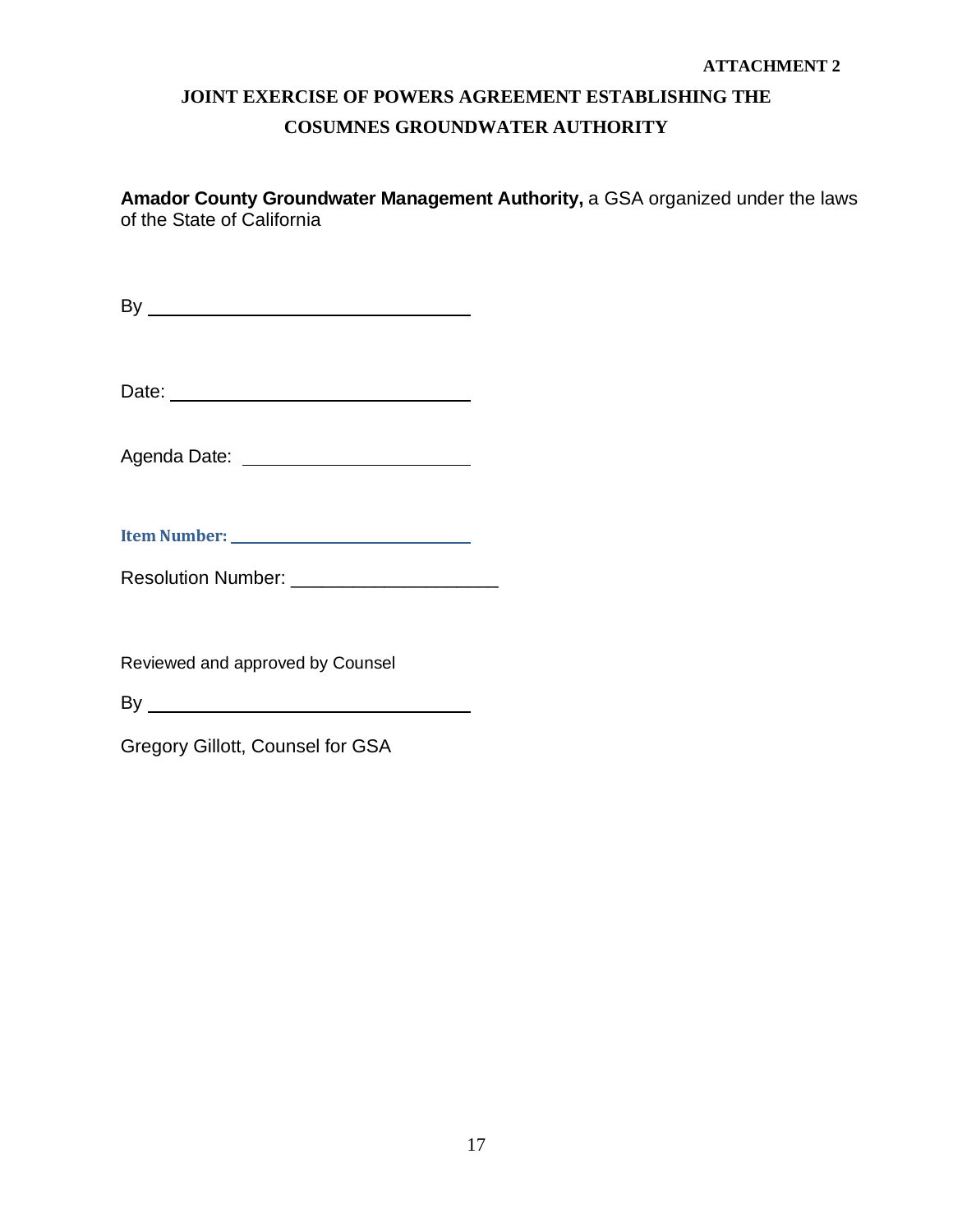# **COSUMNES GROUNDWATER AUTHORITY**

**City of Galt,** a California Municipal Corporation and GSA organized under the laws of the State of California

By

Lorenzo Hines Jr., City Manager

Date: <u>Date:</u>

Reviewed and approved as to form:

By:\_\_\_\_\_\_\_\_\_\_\_\_\_\_\_\_\_\_\_\_\_\_\_\_\_\_\_\_\_\_\_\_

Frank Splendorio, Interim City Attorney

Reviewed and approved as to content:

By:\_\_\_\_\_\_\_\_\_\_\_\_\_\_\_\_\_\_\_\_\_\_\_\_\_\_\_\_\_\_\_\_

Mike Selling, Public Works Director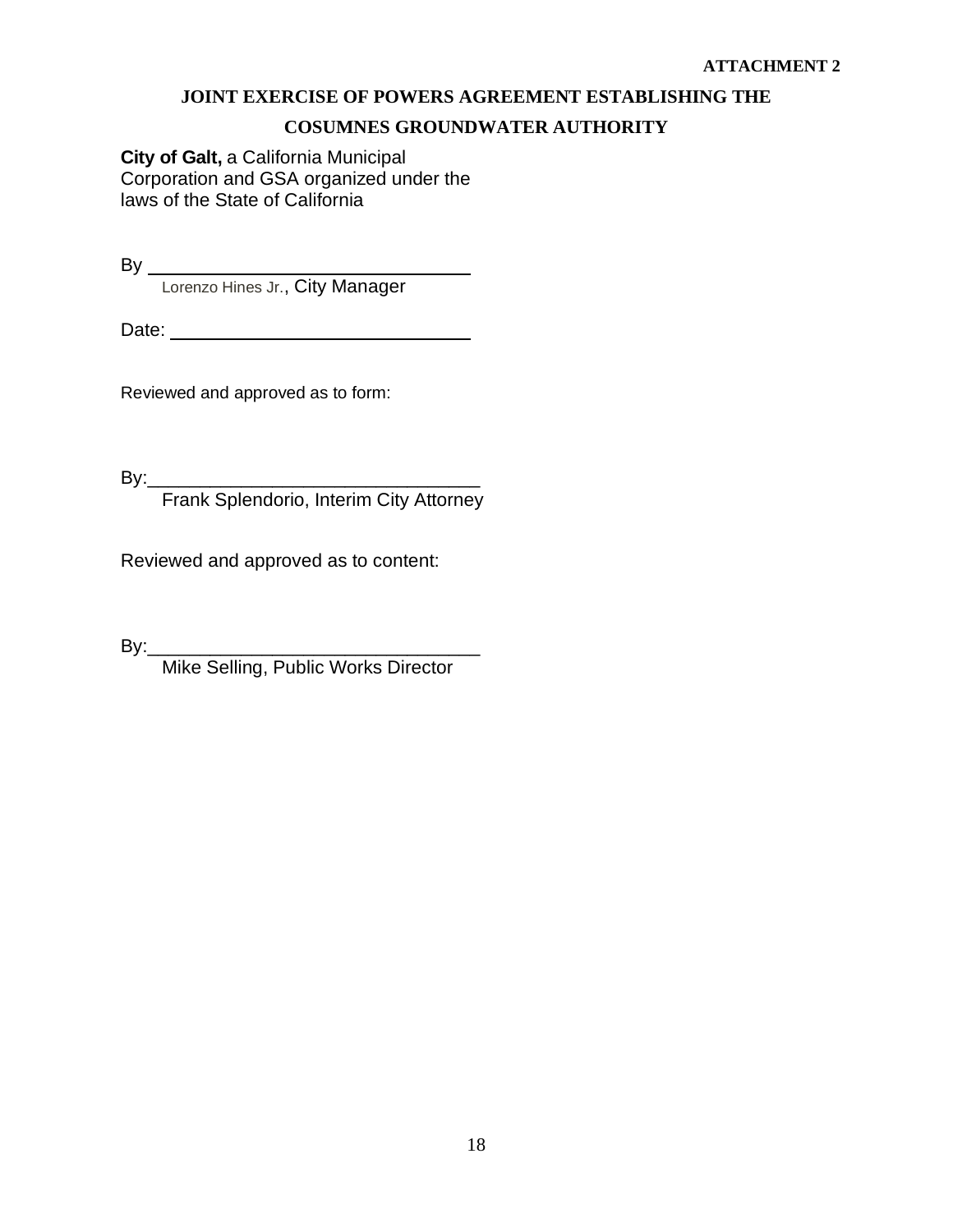# **COSUMNES GROUNDWATER AUTHORITY**

**Clay Water District**, a GSA organized under the laws of the State of California

By

Date:

Agenda Date:

Item Number:

Resolution Number: \_\_\_\_\_\_\_\_\_\_\_\_\_\_\_\_\_\_\_\_

Reviewed and approved by Counsel

By

Rebecca Smith, Counsel for GSA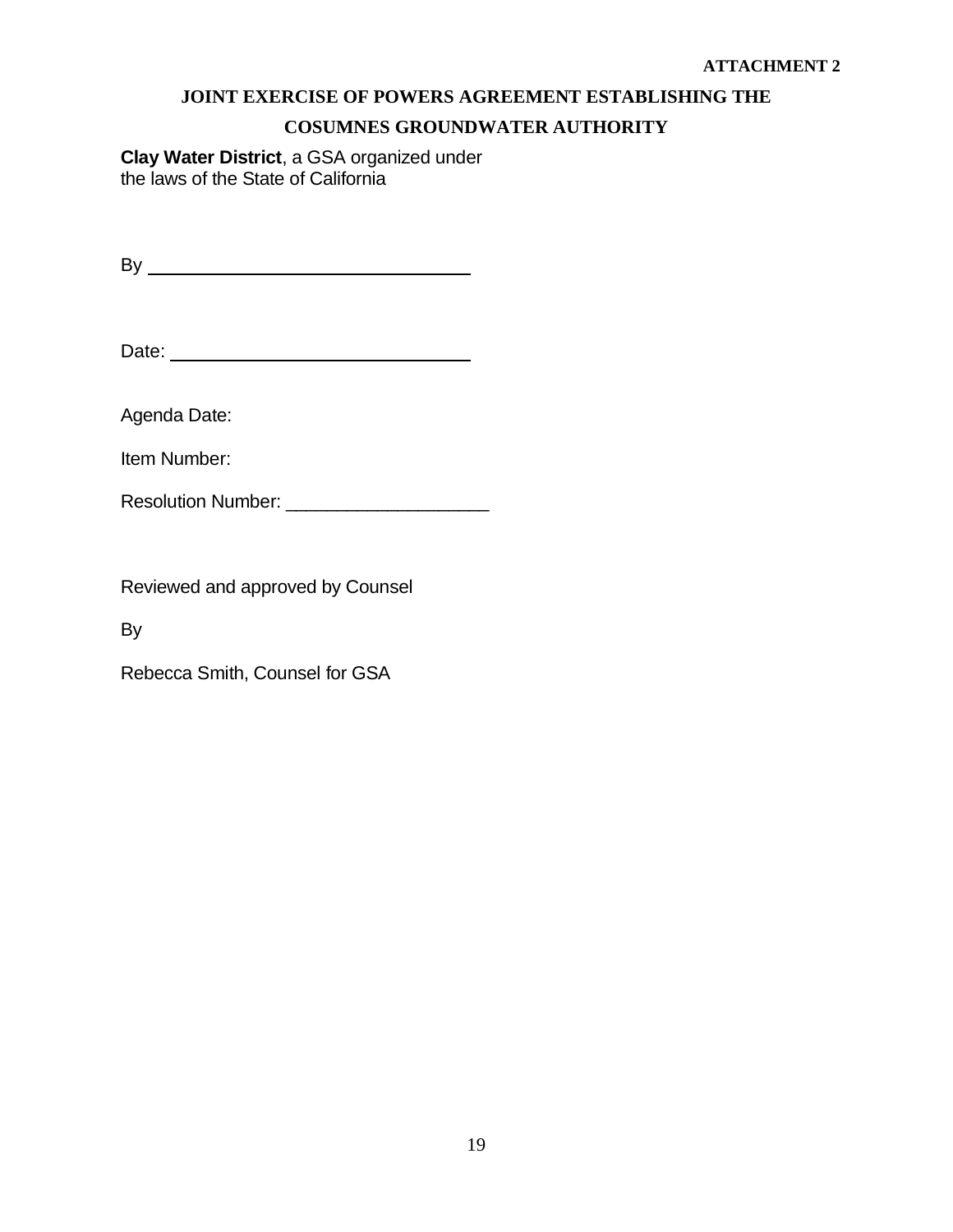# **COSUMNES GROUNDWATER AUTHORITY**

**Galt Irrigation District**, a GSA organized under the laws of the State of California

By

Date:

Agenda Date:

Item Number:

Resolution Number: \_\_\_\_\_\_\_\_\_\_\_\_\_\_\_\_\_\_\_\_

Reviewed and approved by Counsel

By

Rebecca Smith, Counsel for GSA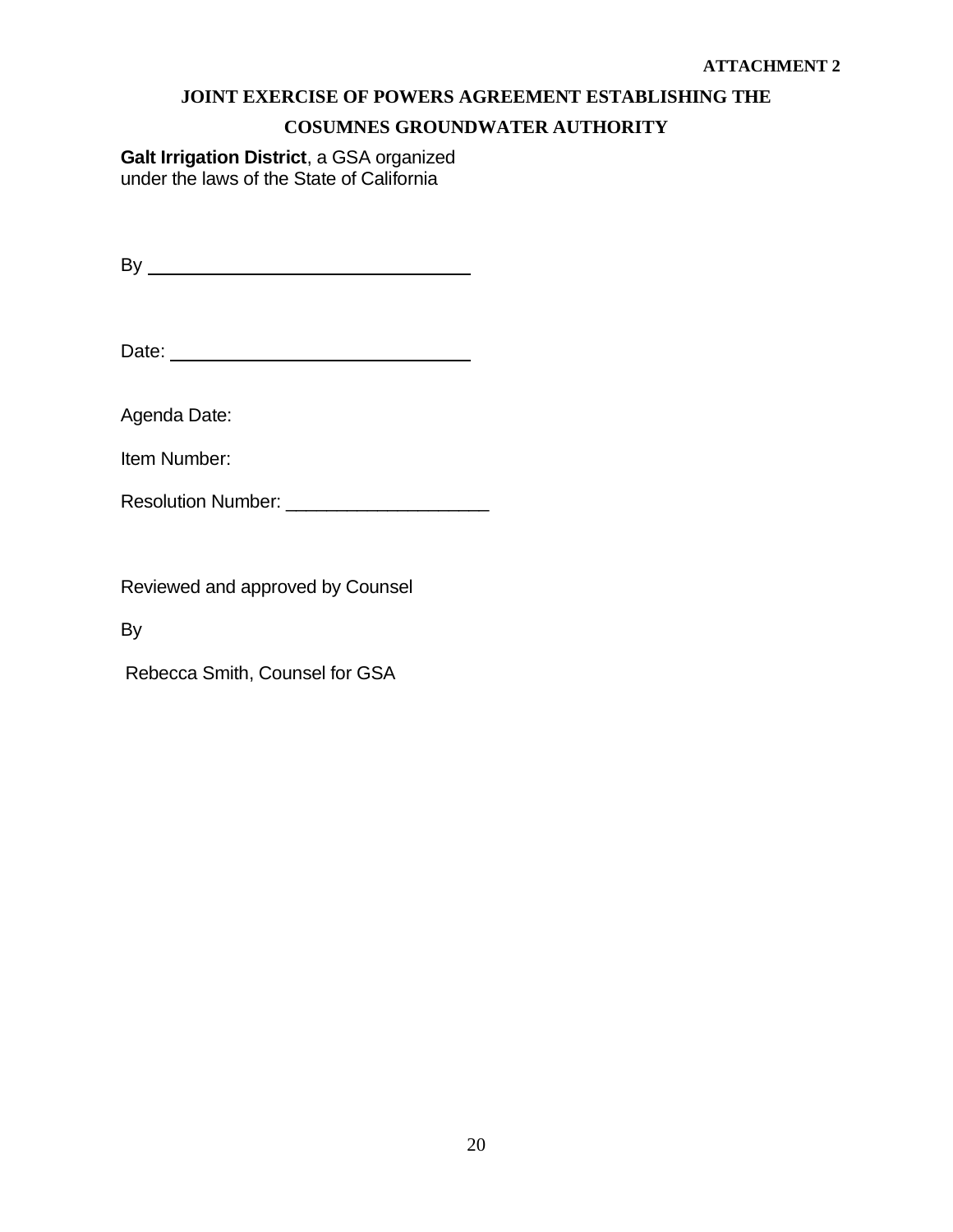# **COSUMNES GROUNDWATER AUTHORITY**

#### **Omochumne-Hartnell Water District**, a

GSA organized under the laws of the State of California

By Kurt Kautz, Chairman

Date:

Agenda Date:

Item Number:

Resolution Number: **Example 1** 

Reviewed and approved by Counsel

By

Rebecca Smith, Counsel for GSA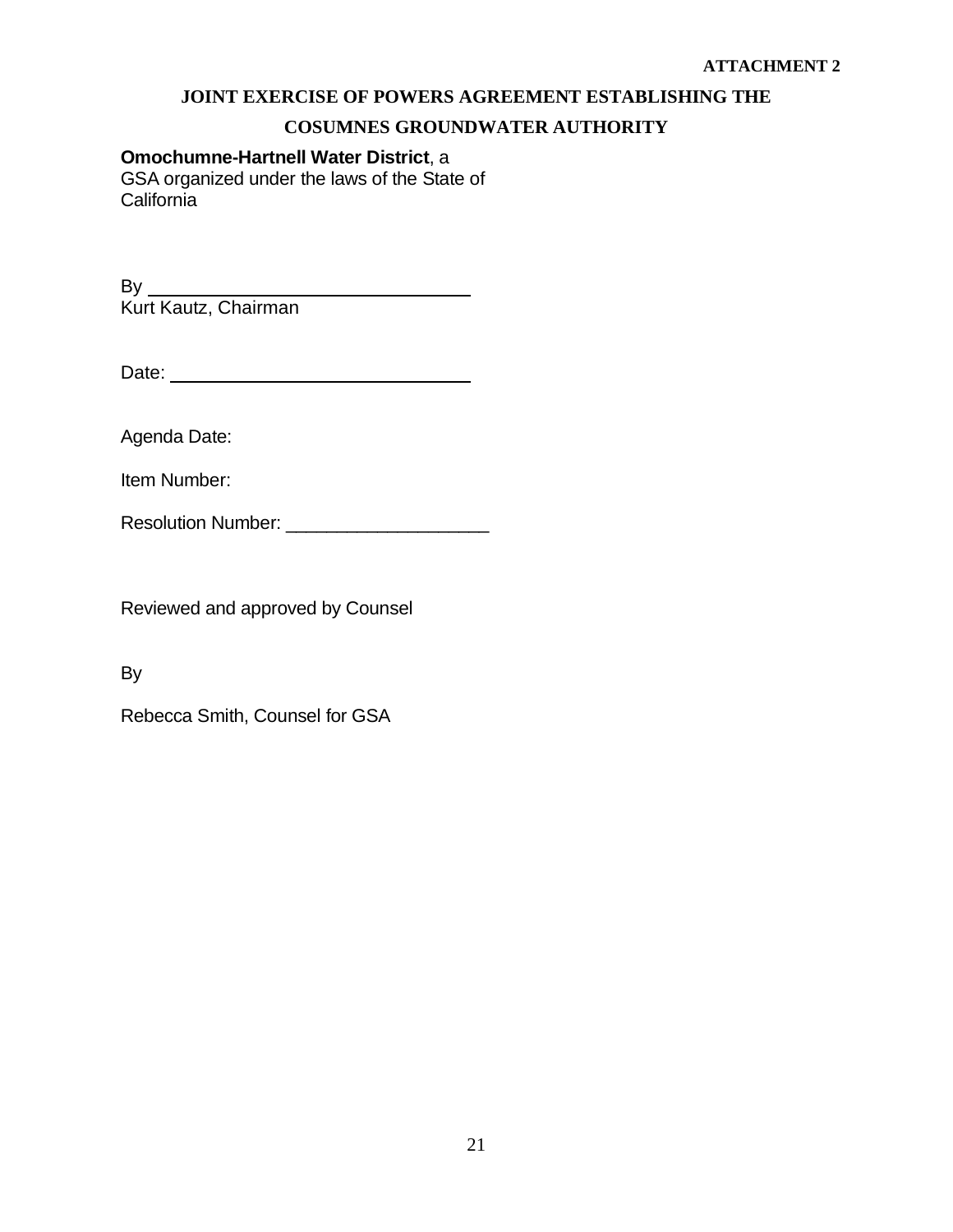#### **SACRAMENTO COUNTY GROUNDWATER SUSTAINABILITY AGENCY**, a political subdivision of the State of California

By:

Michael L. Peterson, Director Department of Water Resources Public Works & Infrastructure

Date:

*Signed by the Director under the* authority delegated by Resolution Number 99-0327.

> Agreement approved by Board of Supervisors:

Agenda Date:

**Item Number:** 

Resolution Number:

\_\_\_\_\_\_\_\_\_\_\_\_\_\_\_\_\_\_\_\_

Reviewed and Approved by County Counsel

By: \_\_\_\_\_\_\_\_\_\_\_\_\_\_\_\_\_\_\_\_\_\_\_\_\_\_\_\_\_\_\_\_\_\_\_\_

William C. Burke, County Counsel

Date:  $\Box$